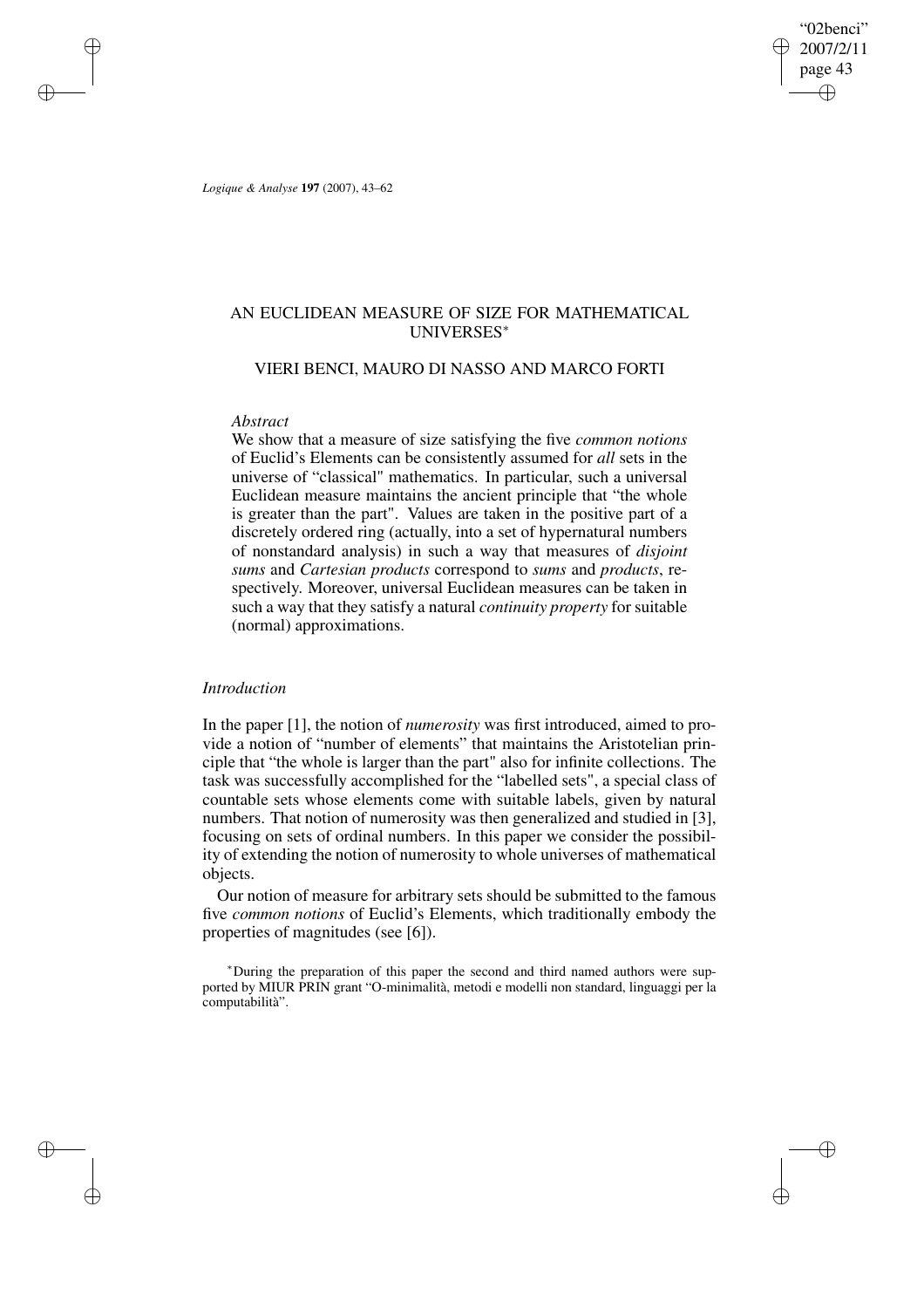"02benci" 2007/2/11 page 44

✐

✐

✐

✐

- (1) *Things equal to the same thing are also equal to one another.*
- (2) *And if equals be added to equals, the wholes are equal.*
- (3) *And if equals be subtracted from equals, the remainders are equal.*
- (4) *Things* applying onto *one another are equal to one another.* 1
- (5) *The whole is greater than the part.*

The first common notion corresponds to the obvious fact that "equality of size" is an equivalence relation. In measuring sizes of (unqualified) sets, we should naturally interpret common notions 2 and 3 as implicitly assuming that *additions* and *subtractions* of sizes correspond to *disjoint unions* and *set-differences*, respectively. So we explicitly state the following *Sum Principle*:

(SP)  $m(A \cup B) = m(A) + m(B)$  *whenever*  $A \cap B = \emptyset$ *.* 

Following the ancient general principle that magnitudes of *homogeneous objects* are arranged in a *linear ordering*, we assume that a total order < is given among sizes. So the last common notion 5 – traditionally attributed to Aristotle – requires that *proper subsets have smaller sizes* then the set itself. Thus, in modern terms, an Euclidean measure of size should take its values inside (the non-negative part of) an ordered group. If we make the natural assumption that *all singletons have equal size*, then this ordering should be *discrete*, because no nonempty set can be smaller than a singleton.

Finally, the common notion 4 should be interpreted as the assumption that those transformations that "exactly apply" a set onto another set are measurepreserving (let us call these transformations *isometries*).<sup>2</sup>

Let us now briefly discuss the kind of *mathematical universes* that we shall consider in this paper (a more detailed discussion can be found in [2]). Roughly speaking, a *universe* is a collection of entitiesthat islarge enough so as to accomodate all usual mathematical arguments. Thus a universe should contain the traditional *sets of numbers*, and should be closed under the *basic mathematical constructions*. According to this idea, we say that a family U is a universe if:

(1) The set of the *real numbers*  $\mathbb R$  is in  $\mathbb U$ ;

<sup>1</sup> Here we translate  $\epsilon \phi \alpha \rho \mu o \zeta \omega \tau \alpha$  by "applying onto", instead of the usual "coinciding with". As pointed out by T.L. Heath in his commentary [6], this translation seems to give a more appropriate rendering of the mathematical usage of the verb  $\epsilon \phi \alpha \rho \mu o \zeta \epsilon \iota \nu$ .

 $^{2}$  A short discussion on this class of "isometries" can be found in Subsection 3.1.

✐

✐

✐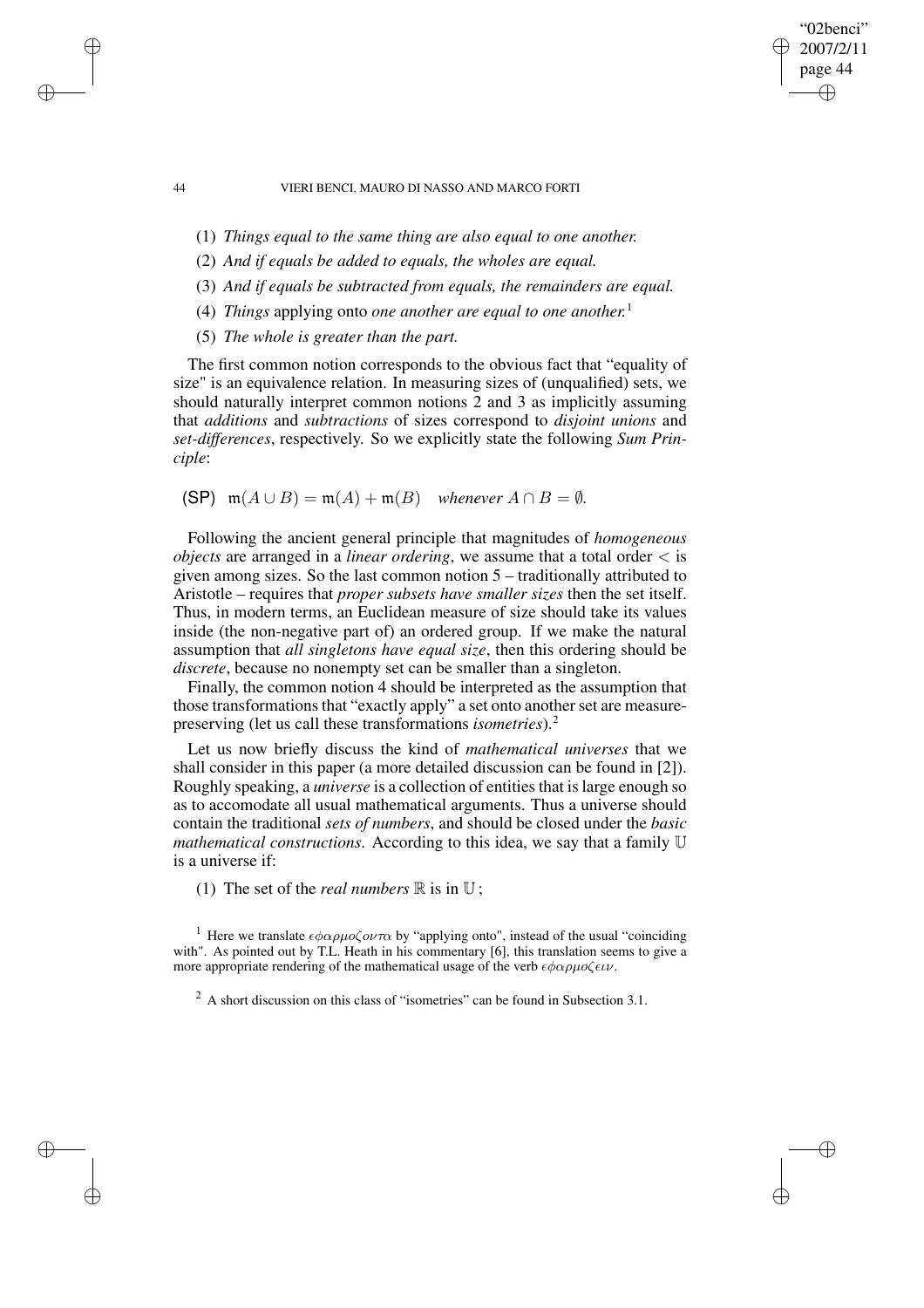✐

✐

✐

"02benci" 2007/2/11 page 45

✐

✐

✐

✐

- (2) If  $A, B \in \mathbb{U}$  are sets, then the *union*  $A \cup B$ , the *intersection*  $A \cap B$ . the *set-difference*  $A \setminus B$ , the *Cartesian product*  $A \times B$ , the *power-set*  $\mathcal{P}(A)$ , the *function set*  $B^A = \{f \mid f : A \rightarrow B\}$ , they all belong to U;
- (3) An *ordered tuple*  $(a_1, \ldots, a_n) \in \mathbb{U}$  if and only if all components  $a_i \in \mathbb{U}$ :
- (4) U is *transitive*, *i.e.*  $a \in A \in \mathbb{U} \Rightarrow a \in \mathbb{U}$  (hence U is also full, *i.e.*  $B \subseteq A \in \mathbb{U} \Rightarrow B \in \mathbb{U}$ ).

Trivially, the universal collection of all mathematical objects is a universe, but it seems to be "too large" for our purposes. However one can find much smaller collections that satisfy the desired properties. Given a set of "urelements"  $X$  that contains (a copy of) the natural numbers, one can consider the *superstructure* over  $X$ :<sup>3</sup>

$$
V(X) = \bigcup_{n \in \mathbb{N}} V_n(X)
$$

where  $V_0(X) = X$  and, inductively,  $V_{n+1}(X) = V_n(X) \cup \mathcal{P}(V_n(X))$  consists of all elements and subsets of the previous stage  $V_n(X)$ .

Recall that, in modern set-theory, one identifies the *ordered pair* (a, b) with the *Kuratowski doubleton*  $\{\{a\}, \{a, b\}\}\$ , and then, inductively on n, the *n*-tuple  $(a_1, \ldots, a_{n+1})$  with the iterated pair  $(a_1, (a_2, \ldots, a_{n+1}))$ . Moreover, a function  $f : A \to B$  is identified with its graph  $\{(a, f(a)) \mid a \in A\}$  $\subseteq A \times B$ , and the sets  $\mathbb{Z}, \mathbb{Q}, \mathbb{R}$  of integer, rational and real numbers are constructed from the set  $\mathbb N$  of the natural numbers. Sticking to these identifications, it is immediately verified that the superstructure  $V(X)$  is a universe, actually the *smallest* one containing X. In fact, virtually all mathematical objects involved in "classical mathematics", such as real functions, spaces of functions and their norms and topologies, functionals, and so forth, they all belong to  $V(X)$ . Thus it seems appropriate to define a *mathematical universe*  $\nabla$  as any superstructure  $V(X)$  (with  $N \subseteq X$ ).<sup>4</sup>

<sup>3</sup> By *urelements* (or atoms) we mean primitive objects that are not (coded by) sets. In particular, atoms do not have elements. In the everyday practice of mathematics, real numbers are considered as atoms. We remark that superstructures  $V(X)$  over a set of atoms X can be simulated also in a "pure" set theory. In fact,  $X$  behaves like a set of atoms if and only if  $x \cap V(X) = \emptyset$  for all  $x \in X$ . (For an extensive introduction to superstructures see *e.g.* [4].)

 $4$  For instance, in *nonstandard analysis*, the superstructure  $V(\mathbb{R})$  is usually taken as the "standard" universe. We remark that – in the usual practice of mathematics – only certain part of advanced set theory, some aspects of general topology, and category theory in its generality, seem to require objects outside the world of  $V(\mathbb{R})$ .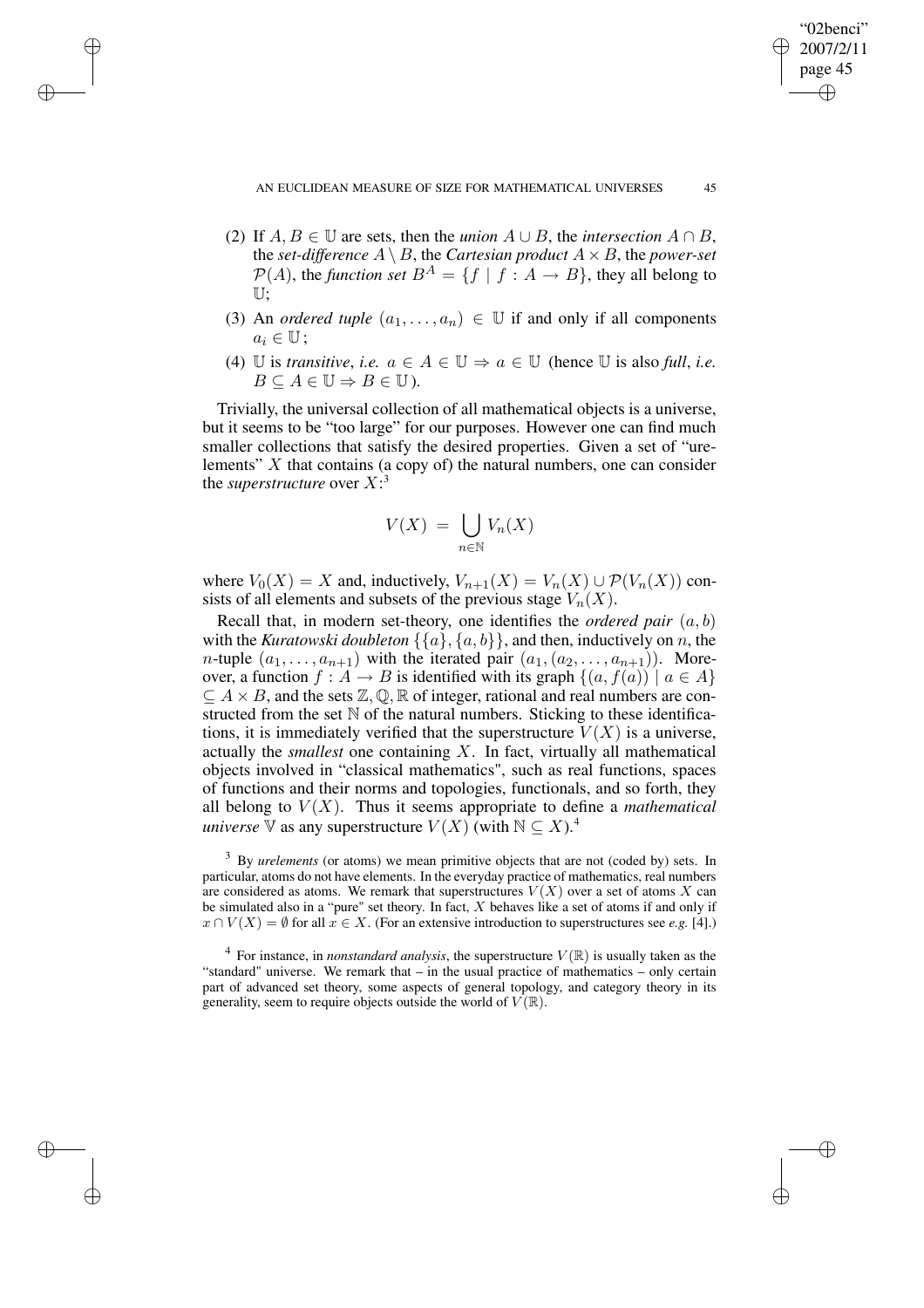"02benci" 2007/2/11 page 46

✐

✐

✐

✐

The paper is organized as follows. In Section 1 we introduce a few supplementary general principles, and we use them for defining the notion of (normal) Euclidean measure of size (*numerosity*). In Section 2 we provide examples of (normal) Euclidean measures of size for suitable *mathematical universes*, in (a weak extension of) Zermelo-Fränkel's set theory ZFC. In these examples numerosities are in fact *nonstandard integers*. Final remarks and open questions can be found in Section 3.

In general, we refer to [7] for all the set-theoretical notions and facts used in this paper, and to [4] for definitions and facts concerning ultrapowers, ultrafilters, and nonstandard models.

# 1. *Euclidean measures of size*

We begin by observing that, while *addition* and *comparison* of homogeneous magnitudes is explicit in ancient mathematics, an operation of *multiplication* of magnitudes is lacking in Euclid's Elements. This is not surprising, because the natural *geometric* idea of product yields objects of higher dimension, hence having *non-homogeneous* magnitudes. For instance, the "product" of two line segments produces a rectangle that – as a geometrical figure – cannot be compared with segments. On the other hand, in modern mathematics a single set of "numbers", namely the real numbers  $\mathbb{R}$ , is used as a common scale of magnitudes to measure the size of figures of different dimensions. Since we are dealing with arbitrary sets, *multiplication of sizes* could naturally correspond to the *Cartesian product* of sets. So we are led to consider the following Product Principle

$$
(\mathsf{PP}) \quad \mathfrak{m}(A \times B) = \mathfrak{m}(A) \cdot \mathfrak{m}(B).
$$

The Product Principle actualizes also the natural idea of *multiplication* as an *"iterated addition of equals"*, because the Cartesian product  $A \times B$  is in fact a disjoint union  $\bigcup_{b \in B} A \times \{b\}$  of *"copies of A indexed by B"*.<sup>5</sup> Moreover the Cartesian product is *distributive with respect to union*, and, although it is neither *commutative* nor *associative stricto sensu*, there are *natural transformations* applying  $A \times B$  onto  $B \times A$  and  $(A \times B) \times C$ onto  $A \times (B \times C)$ . By taking these transformations as *isometries*, we may assume that our measure of size takes values inside *the nonnegative part of a discretely ordered ring*.

<sup>5</sup> Provided that each "copy"  $A \times \{b\}$  has indeed the same size as A. This assumption amounts to assume the *Unit Principle*  $m({b}) = 1$  of Definition 1.1 below. A detailed discussion of this and other possible forms of the Product Principle can be found in [3].

✐

✐

✐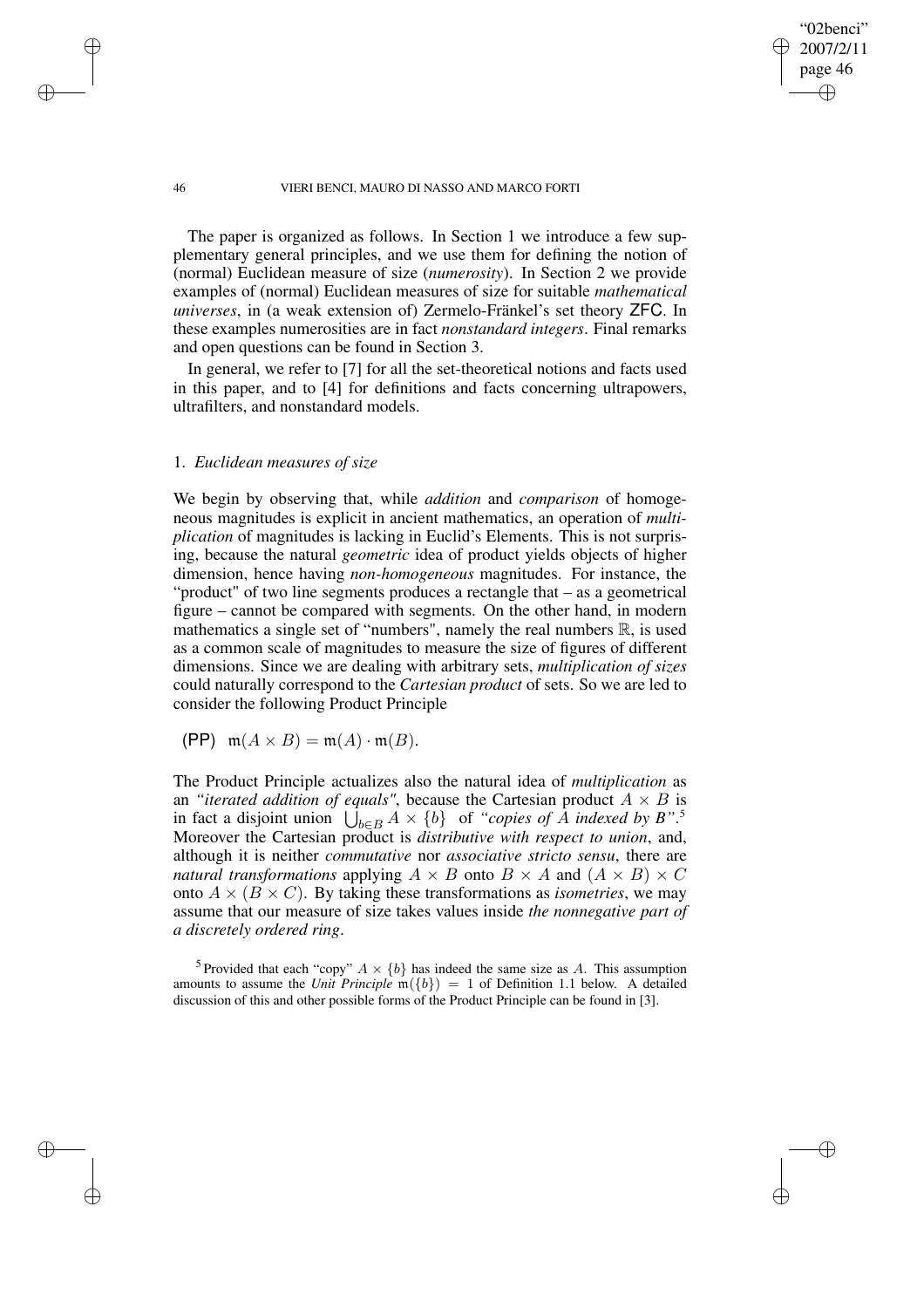As remarked in [3], the problem with the Product Principle as stated above, and even with the apparently innocuous assumption that  $m(A \times \{b\}) =$ m(A), lies in the fact that it cannot be consistently assumed for *the whole universe of sets.* In fact, by taking *e.g.*  $A = \{\emptyset, (\emptyset, b), ((\emptyset, b), b), \dots\}$ , we have that  $A \times \{b\}$  is a proper subset of A, and so the fifth commom notion would be violated. Therefore we have to conveniently restrict the kind of universes whose sets we are able to measure. As already remarked in [3], a simple "Axiom der Beschränkung", similar to the usual *Foundation Axiom*, can make the job. In fact, having identified the ordered pair  $(a, b)$  with the Kuratowski doubleton {{a}, {a, b}}, all the mathematical universes (*superstructures*  $V(X)$  as defined in the introduction are suitable.

Grounding on the above considerations, we come to the following

*Definition*  $1.1$ : Let  $V$  be a mathematical universe, and let

$$
\mathfrak{R} = (\mathfrak{R}, 0, 1, +, \cdot, <)
$$

be a discretely ordered ring. A map

✐

✐

✐

✐

$$
\mathfrak{m}:\mathbb{V}\longrightarrow\mathfrak{R}^+
$$

into the non-negative part of R is an *Euclidean measure* on V with *set of numerosities*  $\mathfrak{N} = \mathfrak{m}[\mathbb{V}]$  if the following conditions are fulfilled:

- (SP)  $m(A \cup B) = m(A) + m(B)$  whenever  $A \cap B = \emptyset$  (*Sum Principle*);
- (PP)  $m(A \times B) = m(A) \cdot m(B)$  (*Product Principle*);
- (UP)  $m({a}) = 1$  for all singletons  ${a}$  (*Unit Principle*).

Now, once a suitable family of isometries is fixed, it is immediately proven that

*Theorem*: *The five Euclid's Common Notions are satisfied by any Eclidean measure of size. In particular all finite sets receive their number of elements* as *measure*. □

On the contrary, although Cantor's notion of *cardinality* satisfies the three principles  $(SP)$ ,  $(PP)$ ,  $(UP)$ , it strongly violates the third and fifth of Euclid's Common Notions, because its really awkward algebraic properties are

"02benci" 2007/2/11 page 47

✐

✐

✐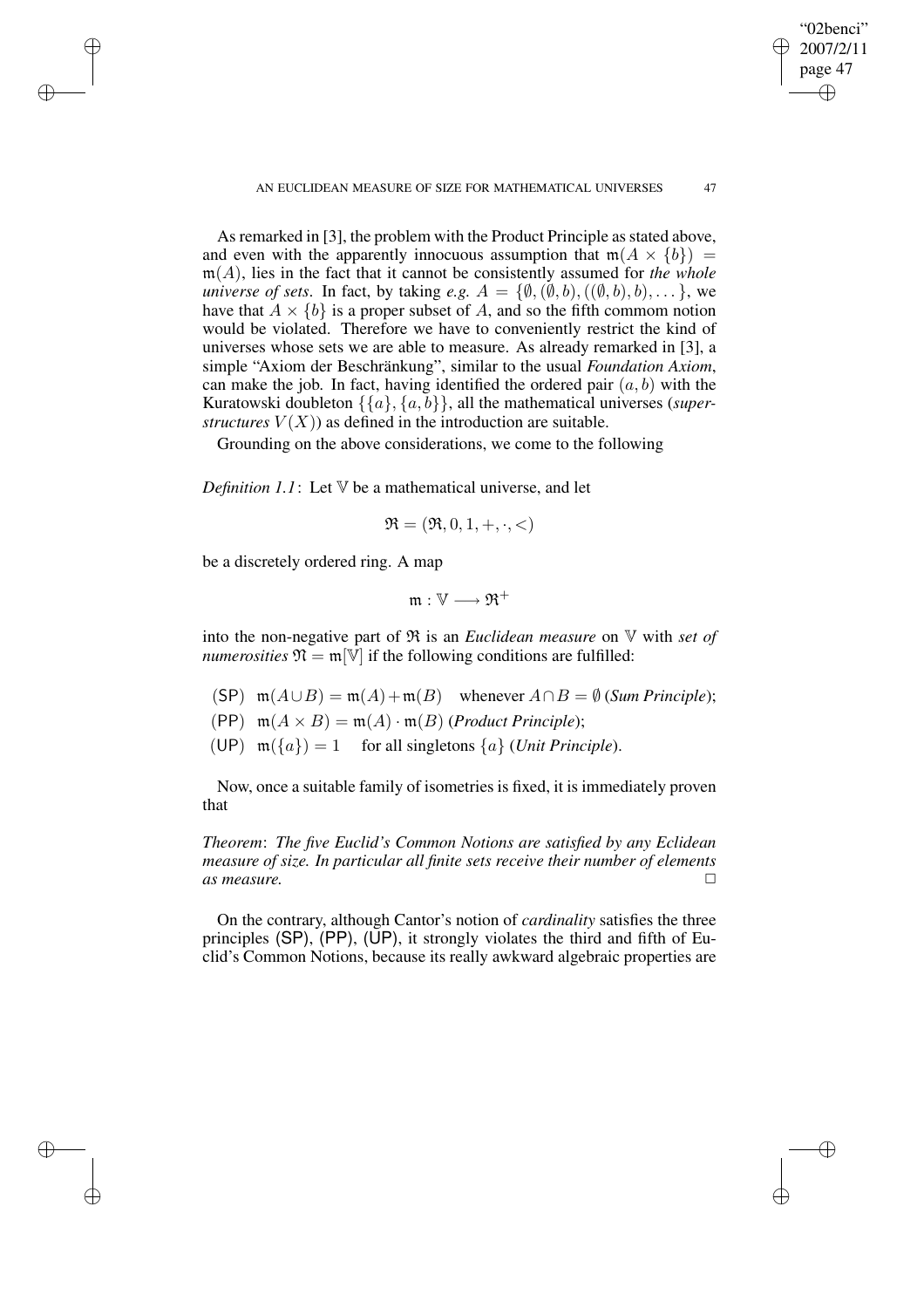✐

#### 48 VIERI BENCI, MAURO DI NASSO AND MARCO FORTI

inconsistent with the structure of an ordered ring, as witnessed by the wellknown equality  $\kappa + \nu = \kappa \cdot \nu = \max \{\kappa, \nu\}$  that holds whenever  $\kappa$  is infinite and  $\nu \neq 0.6$ 

Any set can be viewed as "approximable" by subsets of smaller cardinality. So one might require that an Euclidean measure be *continuous with respect to conveniently chosen approximations*. To this aim we introduce another principle

(NAP) (*Normal Approximation Principle*) Let  $\langle X_{\alpha} | \alpha \langle \kappa \rangle$  and  $\langle Y_{\alpha} | \alpha \langle \kappa \rangle$  be normal approximations of X and Y, respectively. Then

$$
\mathfrak{m}(X_{\alpha}) \leq \mathfrak{m}(Y_{\alpha}) \ \ \text{for all} \ \alpha < \kappa \implies \mathfrak{m}(X) \leq \mathfrak{m}(Y).
$$

Here  $\langle X_{\alpha} | \alpha \langle \kappa \rangle$  is a *normal approximation* of X if  $\kappa$  is an uncountable cardinal and the following conditions are fulfilled:

- (1)  $\alpha < \beta < \kappa \implies X_{\alpha} \subset X_{\beta}$ ;
- (2)  $X_{\lambda} = \bigcup_{\alpha < \lambda} X_{\alpha}$  for all limit  $\lambda < \kappa$ ;
- (3)  $|X_{\alpha}| < |X|$  for all  $\alpha < \kappa$ ;
- (4)  $X = \bigcup_{\alpha < \kappa} X_{\alpha}$ .

Remark that the restriction to *uncountable*  $\kappa$  is necessary, if we want that the Normal Approximation Principle be consistent with Aristotle's Principle, as can be seen by taking *e.g.*  $X_n = \{0, 1, \ldots, n\}, Y_n = \{1, 2, \ldots, n + 2\}.$ 

On the other hand, if  $\kappa$  is an *uncountable regular cardinal*, then any two normal approximations of a set X of cardinality  $\kappa$  are *equivalent* in the following sense:

- *both of them are indexed by* κ *itself*, and
- *they agree on a closed unbounded subset*<sup>7</sup> *of*  $\kappa$ .

 $<sup>6</sup>$  It is worth mentioning that even the arrangement of cardinalities into a linear ordering</sup> had to wait quite a long time before Zermelo gave it satisfactory axiomatic grounds. Moreover, while cardinal arithmetic provides an excellent treatment of *infinitely large* numbers, the lack of *reasonable inverse operations* makes it unsuitable for dealing with *infinitely small* quantities.

<sup>7</sup> Recall that a subset  $X \subseteq \kappa$  is *unbounded* in  $\kappa$  if sup  $X = \kappa$ , and X is *closed* if sup  $A \in X$  for all  $A \subseteq X$  that are bounded in  $\kappa$ . If  $\kappa$  is regular uncountable, then the closed unbounded sets generate a ( $\kappa$ -additive) filter  $\mathcal{F}_{\kappa}$  called the *closed unbounded* filter (shortly the *club filter*) on  $\kappa$  (see [7]).

✐

✐

✐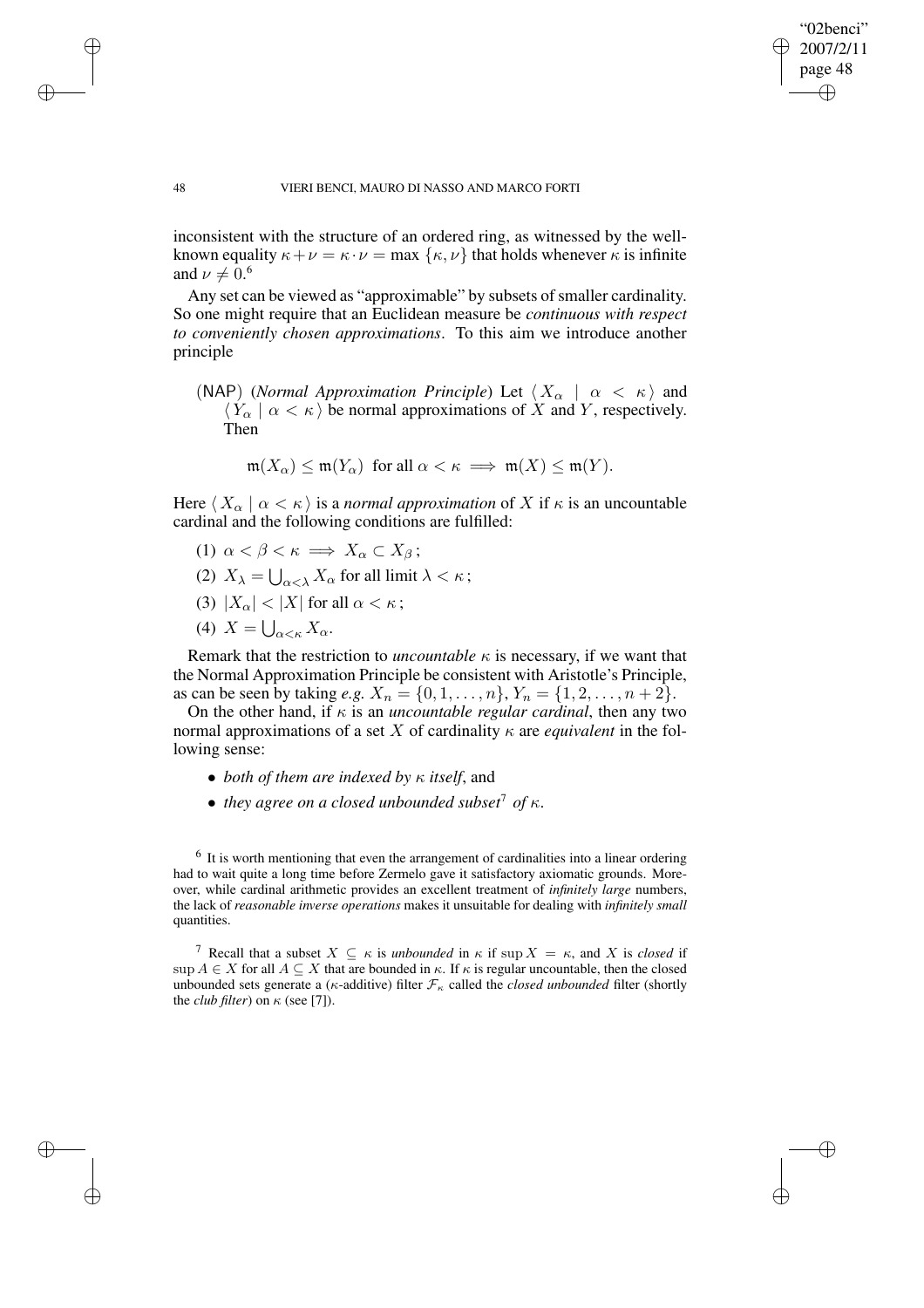In fact, let  $\langle X_\alpha | \alpha < \nu \rangle$  and  $\langle X'_\alpha | \alpha < \nu' \rangle$  be two normal approximations for X. Then  $\nu, \nu' \ge \kappa$  by regularity, whereas  $\nu, \nu' \le \kappa$  by combining clauses 2 and 3. Moreover the set  $A = \{ \alpha \in \kappa \mid X_{\alpha} = X_{\alpha}' \}$  is closed by clause 2. In order to show that it is unbounded in  $\kappa$  remark first that, by regularity of  $\kappa$ , for any  $\alpha < \kappa$  there exists  $\beta$ , such that  $\alpha < \beta < \kappa$  and  $X_{\alpha} \subseteq X_{\beta}'$ . So, by alternatively interchanging the roles of  $X_{\alpha}$  and  $X_{\beta}'$  we produce an increasing sequence of ordinals whose limit  $\lambda$  belongs to  $\Lambda$  (and obviously  $\alpha < \lambda < \kappa$ ).

Now we can define

✐

✐

✐

✐

*Definition 1.2*: An Euclidean measure of size is *normal* if it satisfies the Normal Approximation Priciple (NAP).

We shall see in the next section that normal Euclidean measures on mathematical universes can be constructed under suitable set-theoretical hypotheses.

## 2. *Constructing normal Euclidean measures*

Given a mathematical universe V, we can always define an Euclidean measure on  $V$  taking hyperinteger values by adapting the "technique of finite approximation" introduced in [3].

Let  $[\mathbb{V}]^{<\omega}$  be the set of all finite subsets of  $\mathbb{V}$ . For  $F \in [\mathbb{V}]^{<\omega}$  let  $\overline{F}$  be the least superset of F that is *closed under pairing and under projections of pairs*, *i.e.* s.t.

$$
(x, y) \in \overline{F} \Longleftrightarrow x, y \in \overline{F}.
$$

Although  $\overline{F}$  is *countably infinite*, it meets *each level*  $\mathbb{V}_n$  of  $\mathbb{V}$  in a *finite* set.

Let  $\mathcal{I} = \{ \overline{F} \mid F \in [\mathbb{V}]^{<\omega} \}$  be the set of all closures of finite sets, and define the *counting function*  $\Phi : \mathbb{V} \to \mathbb{N}^{\mathcal{I}}$  by

$$
\Phi(X) = \langle |X \cap i| \rangle_{i \in \mathcal{I}}.
$$

Then clearly

- $\Phi(A \cup B) = \Phi(A) + \Phi(B)$  whenever  $A \cap B = \emptyset$ ;
- $\Phi(A \times B) = \Phi(A) \cdot \Phi(B)$ .

(The second equality is the reason why we have taken the *closures*, and not simply the finite subsets of  $V$ .)

*"02benci" 2007/2/11 page 49*

✐

✐

✐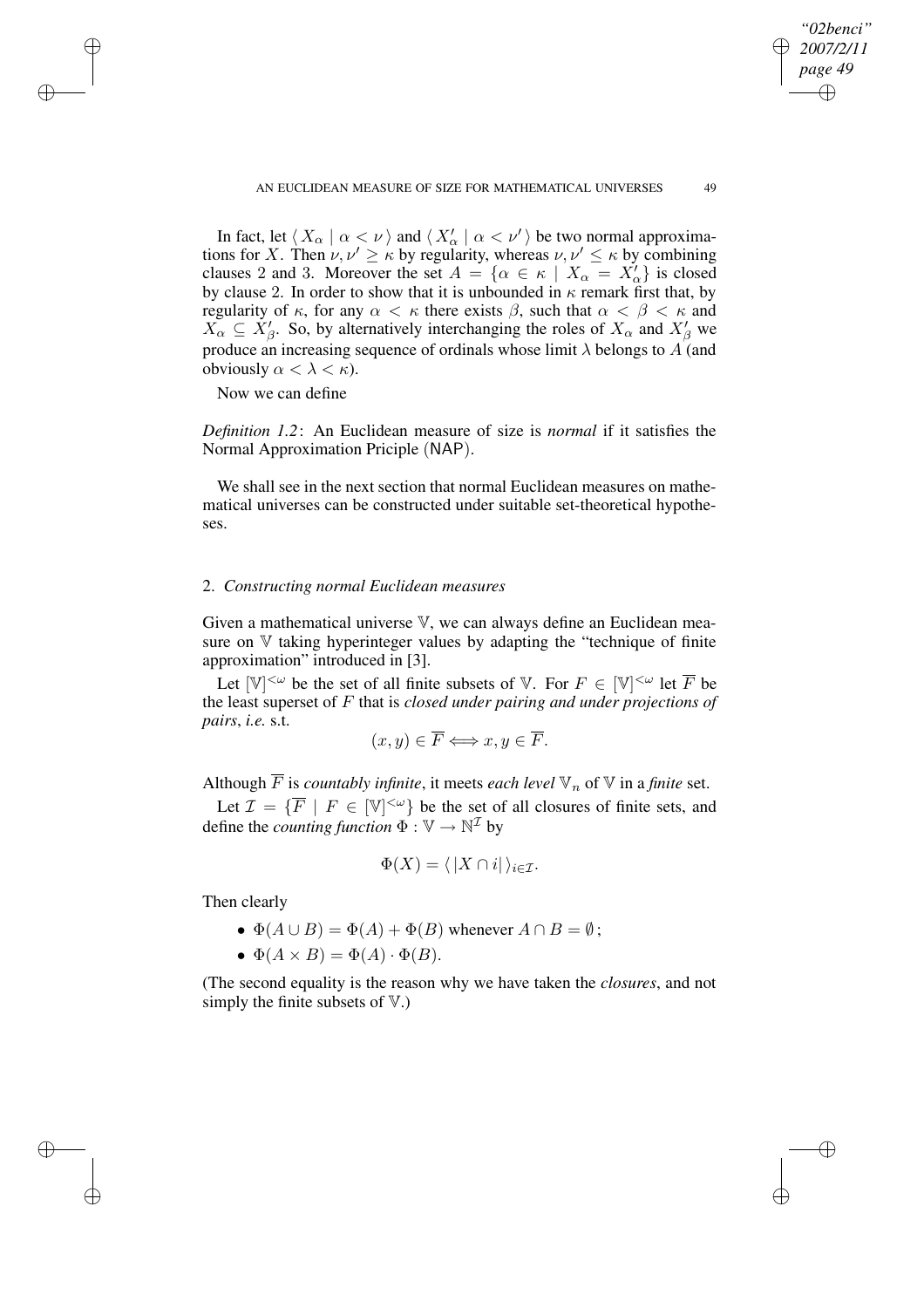✐

### 50 VIERI BENCI, MAURO DI NASSO AND MARCO FORTI

✐

✐

✐

✐

Call *fine* an ultrafilter V on *I* if for all  $a \in [\mathbb{V}]^{<\omega}$  the *cone*  $\check{a} = \{i \in \mathcal{I} \mid \mathcal{I}\}$  $a \subset i$  is in V. By taking the corresponding ultrapower of N we obtain an Euclidean measure on V. Namely

*Theorem* 2.1: Let V be a fine ultrafilter over *I*, and let  $R = \mathbb{Z}_\mathcal{V}^{\mathcal{I}}$  be the *corresponding ultrapower of* Z*, which is a discretely ordered ring. Define the* map  $\mathfrak{n}_v : \mathbb{V} \to \mathbb{R}$  so as to make the following diagram commute:



*where*  $\Phi$  *is the counting function*  $\Phi(X) = \langle |X \cap i| \rangle_{i \in \mathcal{I}}$ *, and*  $\pi_{\mathcal{V}}$  *is the canonical projection of* Z <sup>I</sup> *onto* R*.*

*Then*  $\mathfrak{n}_\mathcal{V} = \pi_\mathcal{V} \circ \Phi$  *is an Euclidean measure on*  $\mathbb V$  *that satisfies the following finite approximation property:*

$$
\mathfrak{n}_{\mathcal{V}}(X) \le \mathfrak{n}_{\mathcal{V}}(Y) \Longleftrightarrow \{i \in \mathcal{I} \mid |X \cap i| \le |Y \cap i|\} \in \mathcal{V}.
$$
 (†)

*Proof.* The finite approximation property ( $\sharp$ ) holds by definition of  $\mathfrak{n}_\mathcal{V}$ . Moreover the sum principle (SP) and the product principle (PP) are immediate consequences of the equalities itemized above for the counting function  $\Phi$ . Finally, the unit principle (UP) holds because the ultrafilter V is fine.

 $\Box$ 

In order to obtain supplementary properties for the Euclidean measure  $\mathfrak{n}_{\mathcal{V}}$ , one should carefully choose the ultrafilter  $V$ . For instance we shall see in subsection 3.2 below how to obtain a reasonable behaviour of the measure  $n<sub>V</sub>$  with respect to the Cantorian notion of cardinality. On the other hand, it seems very difficult, perhaps impossible to chose the ultrafilter so as to obtain directly a *normal* Euclidean measure. Moreover, if we want that the numerosities of all uncountable sets of the mathematical universe V be ruled by the normal approximation principle (NAP), it seems necessary to prevent the involvement of singular cardinals.<sup>8</sup>

<sup>8</sup> In fact *singular cardinals of uncountable cofinality* can be satisfactorily dealt with by fixing a wellordering on V. Even particular cardinals of countable cofinality, like  $\aleph_{\omega}$ ,  $\aleph_{\omega^{\omega}}$ , *etc.* could receive an *ad hoc* treatment. But the general case  $\aleph_{\alpha}$ , with cof  $\alpha = \omega$ , seems to be intractable.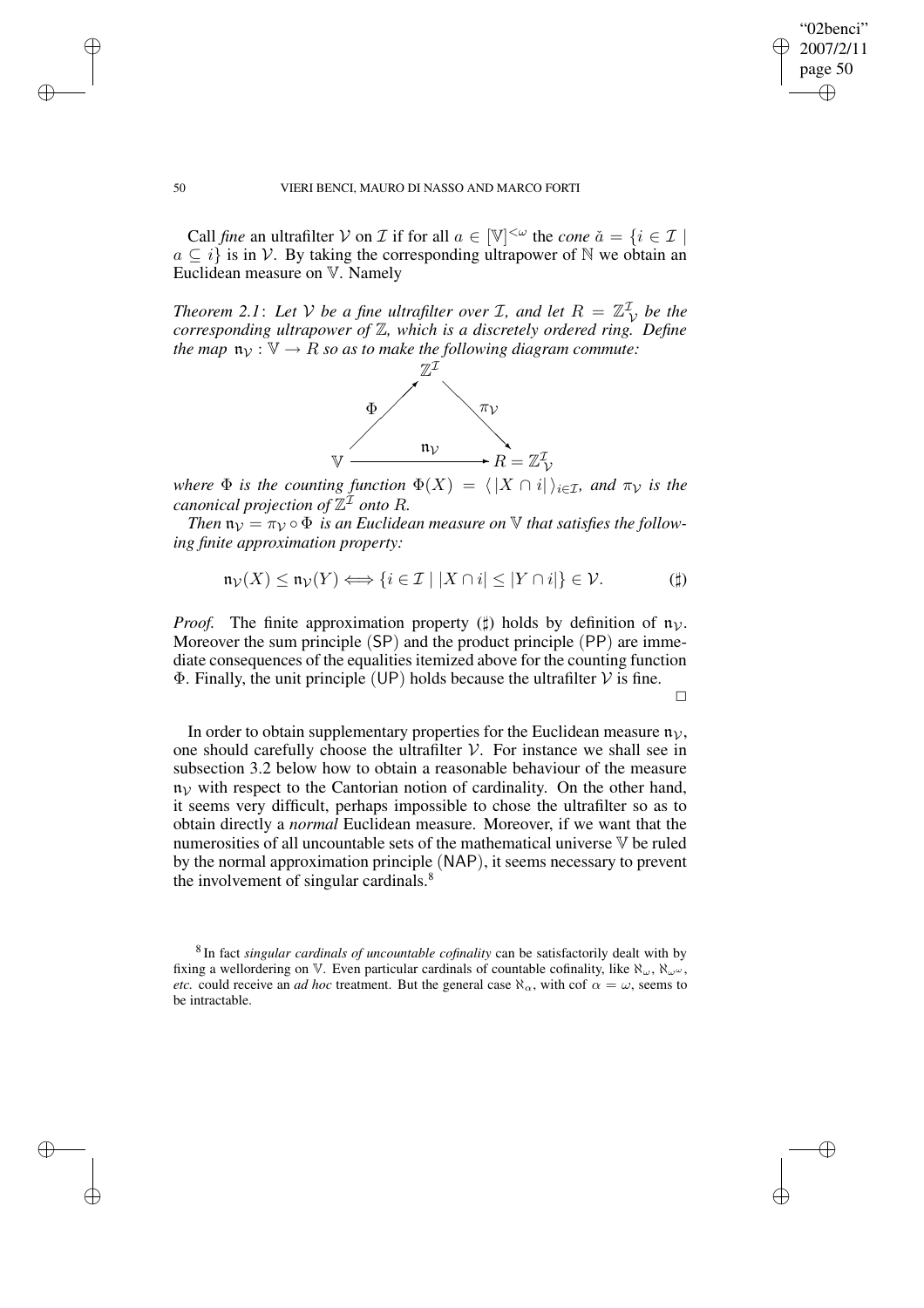The simplest way of avoiding singular cardinals is the assumption that  $\aleph_{\omega}$ is a *strong limit cardinal*:

$$
(\mathsf{slc}) \quad \aleph_\omega = \beth_\omega, \, i.e. \; 2^{\aleph_n} < \aleph_\omega \text{ for all } n < \omega^9
$$

✐

✐

✐

✐

The assumption (slc) yields that all spaces considered in ordinary mathematics have cardinality less than  $\aleph_{\omega}$ , hence the basis X of any mathematical universe  $V = V(X)$  can be assumed of cardinality less than  $\aleph_{\omega}$ . In this case the whole universe has cardinality  $\aleph_{\omega}$ , and we can provide V with normal Euclidean measures, according to the following procedure.

Let  $\nu < \kappa$  be cardinals, and let R be a ring. Define the isomorphic embedding  $d_{\nu\kappa}: R^{\nu} \to R^{\kappa}$  by putting

$$
d_{\nu\kappa}(\langle r_{\alpha}\rangle_{\alpha<\nu})=\langle s_{\beta}\rangle_{\beta<\kappa}, where \ s_{\nu\gamma+\alpha}=r_{\alpha} for all \ \gamma<\kappa.
$$

If  $\mathcal{F}_{\nu}, \mathcal{F}_{\kappa}$  are filters over  $\nu, \kappa$  respectively, define the filter  $\mathcal{F}_{\nu} * \mathcal{F}_{\kappa}$  over  $\kappa$  by

$$
X \in \mathcal{F}_{\nu} * \mathcal{F}_{\kappa} \Longleftrightarrow \{ \beta \in \kappa \mid \{ \alpha \in \nu \mid \nu \beta + \alpha \in X \} \in \mathcal{F}_{\nu} \} \in \mathcal{F}_{\kappa}.^{10}
$$

Then, given ultrafilters  $\mathcal{U}_{\nu}$ ,  $\mathcal{U}_{\kappa}$  over  $\nu$ ,  $\kappa$  respectively, the isomorphic embedding  $d_{\nu} \kappa : R^{\nu} \to R^{\kappa}$  induces an isomorphic embedding  $\delta_{\nu} \kappa : R^{\nu}_{U_{\kappa}} \to R^{\kappa}_{U_{\kappa}}$ of the corresponding ultrapowers (which are also ordered rings) if and only if the filter  $\mathcal{U}_{\nu} * \{\kappa\}$  is included in  $\mathcal{U}_{\nu}$ .

To enhance readability we write  $R_n$  instead of  $R^{\aleph_n}$ ,  $d_{n,m}$  instead of  $d_{\aleph_n \aleph_m}$ , and  $d_n$  instead of  $d_{\aleph_n \aleph_\omega}$ .

The system  $\langle R_n, \overline{d_n} \rangle$  is a *directed system of rings*, whose *direct* limit can be taken to be  $\langle R_\omega, d_n \rangle$ , where  $R_\omega = \bigcup_{n<\omega} d_n[R_n]$  is the subring of the *periodic* elements of  $R^{\aleph_\omega}$ , *i.e.* 

$$
R_{\omega} = \{ \langle r_{\alpha} \rangle \in R^{\aleph_{\omega}} \mid \exists n \forall \beta < \aleph_n \forall \gamma < \aleph_{\omega} \; r_{\beta} = r_{\aleph_n \gamma + \beta} \}
$$

Let  $\mathcal{U}_n$  be an ultrafilter on  $\aleph_n$ . We say that the sequence  $\langle \mathcal{U}_n \rangle_{n \leq \omega}$  is *projectively normal* if  $\mathcal{U}_n * \mathcal{F}_{n+1} \subseteq \mathcal{U}_{n+1}$ , where  $\mathcal{F}_{n+1}$  is the closed unbounded filter on  $\aleph_{n+1}$ .

 $9^9$  Clearly (slc) is implied by, but much weaker than, the Generalized Continuum Hypothesis GCH.

<sup>10</sup> If the pair  $(\alpha, \beta) \in \nu \times \kappa$  is identified with  $\nu\beta + \alpha \in \kappa$ , then the filter  $\mathcal{F}_{\nu} * \mathcal{F}_{\kappa}$  on κ corresponds to the filter  $\mathcal{F}_{\nu} \otimes \mathcal{F}_{\kappa}$  on  $\nu \times \kappa$ . So the reduced power  $(R^{\nu}_{\mathcal{F}_{\nu}})^{\kappa}_{\mathcal{F}_{\kappa}}$ , which is isomorphic to  $R^{\nu\times\kappa}_{\mathcal{F}_{\nu}\otimes\mathcal{F}_{\kappa}}$ , corresponds to  $R^{\kappa}_{\mathcal{F}_{\nu}\ast\mathcal{F}_{\kappa}}$  (see [4]).

"02benci" 2007/2/11 page 51

✐

✐

✐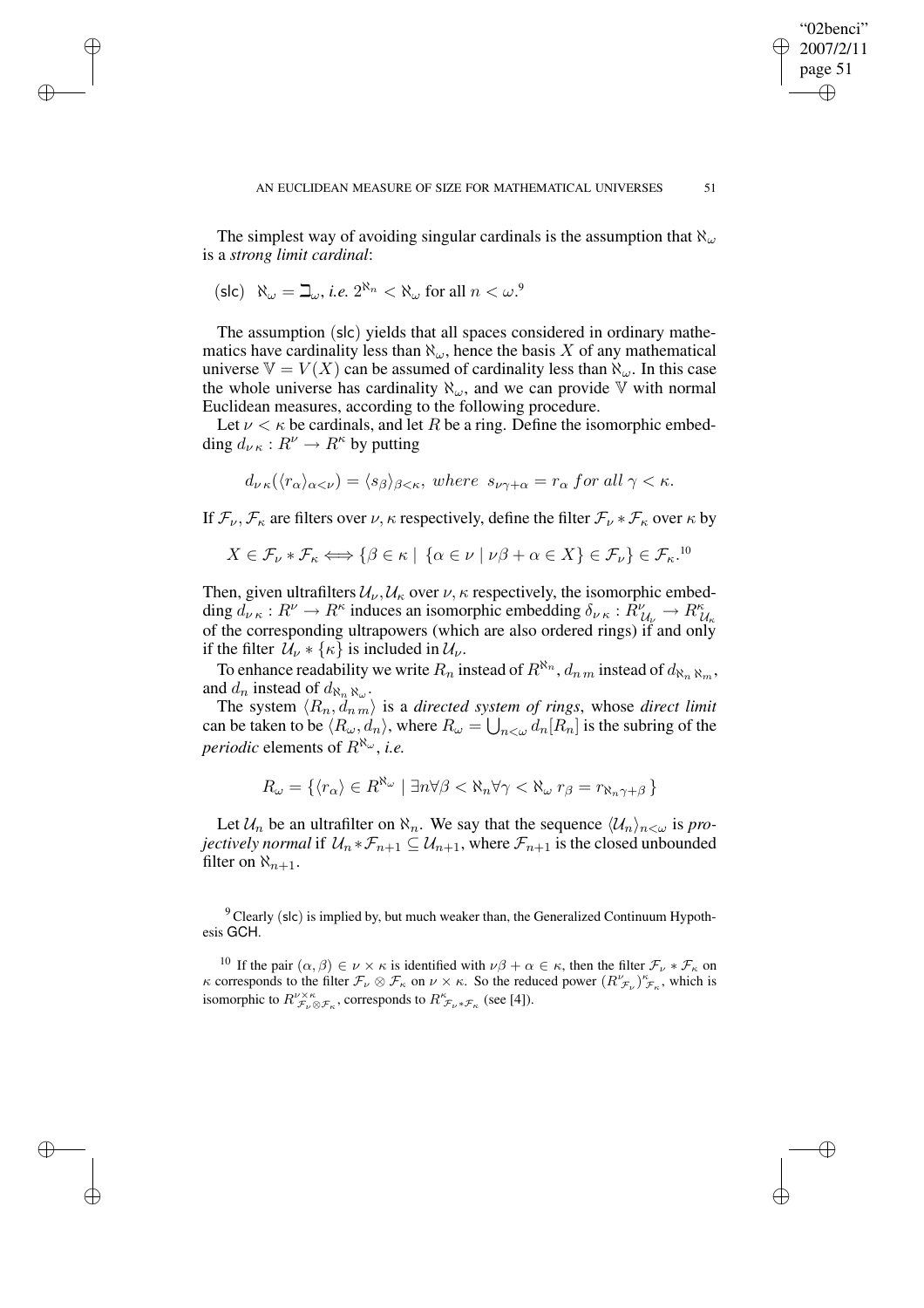✐

## 52 VIERI BENCI, MAURO DI NASSO AND MARCO FORTI

Denoting by  $\mathfrak{R}_n = R^{\aleph_n}_{\mathcal{U}_n}$  $\mathcal{U}_n^{\mathbf{v}_n}$  the corresponding ultrapowers, and by  $\delta_{n,m}$  and  $\delta_n$  the embeddings induced by  $d_{nm}$  and  $d_n$ , respectively, we obtain a directed system of rings, whose direct limit can be taken to be  $\langle \mathfrak{R}_{\omega}, \delta_n \rangle$ , where  $\mathfrak{R}_{\omega}$  is the appropriate quotient ring of  $R_{\omega}$ . More precisely,  $\mathfrak{R}_{\omega} = R_{\mathcal{U}}^{\aleph_{\omega}}|\mathcal{E}$  is a *limit ultrapower*<sup>11</sup> of  $R$ , where

-  $\mathcal E$  is the filter of equivalences on  $\aleph_{\omega}$  generated by the "congruences" mod  $\aleph_n$ "

$$
E_n = \{ (\aleph_n \alpha + \beta, \aleph_n \alpha' + \beta) \mid \alpha, \alpha' < \aleph_\omega, \beta < \aleph_n \}
$$

- U is any ultrafilter on  $\aleph_{\omega}$  that "projects"  $U_n$  onto  $\aleph_n$ , *i.e.* includes  $U_n * \mathcal{F}_{\omega}$ , where  $\mathcal{F}_{\omega}$  is the "Fréchet filter" of the *cobounded* subsets of  $\aleph_{\omega}$ .

We are now ready for the crucial step towards normal Euclidean measures, namely

*Theorem* 2.2: *Assume* (slc) *and let*  $V = V(X)$ *, with*  $|X| < \aleph_{\omega}$ *. Let* R *be a discretely ordered ring, and let*  $\mathfrak{m}_0$  :  $[\mathbb{V}]^{\leq \aleph_0} \to R$  *be an* Euclidean *measure on the family of all countable sets in*  $V$ *. Let*  $\mathfrak{R}_{\omega} = R_{\mathcal{U}}^{\aleph_{\omega}}|\mathcal{E}$  *be the direct limit of the sequence of ordered rings*  $\mathfrak{R}_n = R_{\mathcal{U}}^{\aleph_n}$  $\mathcal{U}_n$  generated by a *given projectively normal sequence of ultrafilters*  $\langle \mathcal{U}_n \rangle_{n < \omega}$ .

*Then there exists a unique normal Euclidean measure*  $m : \mathbb{V} \to \mathfrak{R}_{\omega}$  *such that, if*  $|X| = |Y| = \aleph_n$ *, then* 

$$
\mathfrak{m}(X) \le \mathfrak{m}(Y) \Longleftrightarrow \{ \alpha \in \aleph_n \mid \mathfrak{m}(X_\alpha) = \mathfrak{m}(Y_\alpha) \} \in \mathcal{U}_n \tag{*}
$$

*for some (all) normal approximations*  $\langle X_{\alpha} | \alpha \langle \mathcal{R}_n \rangle$  *and*  $\langle Y_{\alpha} | \alpha \langle \mathcal{R}_n \rangle$ *of* X *and* Y *, respectively.*

*Proof.* Let  $V^{(n)}$  be the family of all sets in the mathematical universe V whose cardinality is  $\aleph_n$ , and put  $\mathbb{V}^{(\leq n)} = \bigcup_{i \leq n} \mathbb{V}^{(i)}$ . For each  $X \in \mathbb{V}^{(n)}$  $(n > 0)$ , choose a fixed normal approximation  $\overline{\langle X_{\alpha} | \alpha < \aleph_n \rangle}$ , and extend it to  $\aleph_{\omega}$  by periodicity, *i.e.* by putting  $X_{\aleph_n\beta+\alpha} = X_{\alpha}$  for all  $\beta < \aleph_{\omega}$  and all  $\alpha > \aleph_n$ .

<sup>11</sup> Recall that, when  $\mathcal E$  is a *filter of equivalences* on  $I$ , and  $\mathcal U$  is an ultrafilter on  $I$ , the *limit ultrapower*  $R^I_{\mathcal{U}}|\mathcal{E}$  contains the classes modulo U of those I-sequences  $\langle r_i \rangle$  that induce on I an equivalence of E, *i.e.* there is  $E \in \mathcal{E}$  such that  $r_i = r_j$  when  $(i, j) \in E$ . A classical theorem of Keisler's characterizes *complete elementary extensions* as *limit ultrapowers*. See [4] for an extensive treatment of this topic.

✐

✐

✐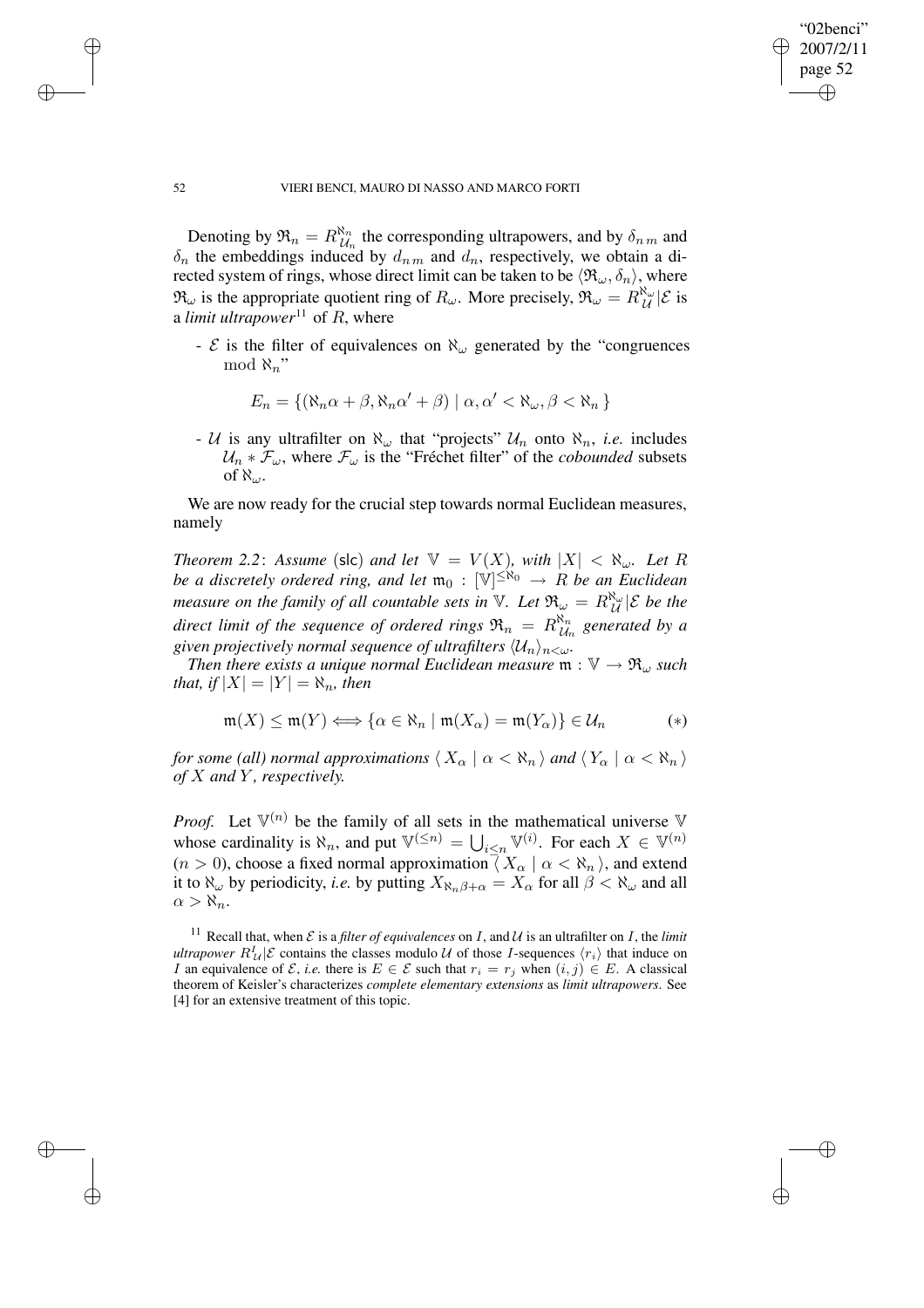"02benci" 2007/2/11 page 53

✐

✐

✐

✐

By induction on *n* we define maps  $\Phi_n : \mathbb{V}^{(\leq n)} \to \mathbb{R}^{\aleph_n}$ . We start from  $n = 1$  and we put

-  $\Phi_1(X) = \langle \, \mathfrak{m}_0(X_\alpha) \mid \alpha < \aleph_1 \, \rangle$  if  $X \in \mathbb{V}^{(1)}$ ;

✐

✐

✐

✐

 $-\Phi_1(X)$  constantly equal to  $\mathfrak{m}_0(X)$  otherwise.

Now assume that  $\Phi_n : \mathbb{V}^{(\leq n)} \to R^{\aleph_n}$  has been defined, and put

 $-\Phi_{n+1}(X) = \langle r_{\aleph_n\alpha+\beta} \mid \alpha < \aleph_{n+1}, \beta < \aleph_n \rangle$ , where  $\langle r_{\aleph_n\alpha+\beta} \mid \beta < \aleph_n \rangle = \Phi_n(X_\alpha)$  if  $X \in \mathbb{V}^{(n+1)}$ , and  $\langle r_{\aleph_n\alpha+\beta} \mid \beta < \aleph_n \rangle = \Phi_n(X)$  if  $X \in \mathbb{V}^{(\leq n)}$ .

So, for all  $i < n$ ,  $\Phi_n = d_{in} \circ \Phi_i$  on  $\mathbb{V}^{(\leq i)}$  and we have a unique limit map  $\Phi: \mathbb{V} \to R^{\aleph_\omega}$  such that  $\Phi = d_n \circ \Phi_n$  on  $\mathbb{V}^{(\leq n)}$ .

By composing with the canonical projections  $\pi_n : R^{\aleph_n} \to \mathfrak{R}_n$  we obtain maps  $\mathfrak{m}_n = \pi_n \circ \Phi_n : \mathbb{V}^{(\leq n)} \to \mathfrak{R}_n$ , and finally, by passing to the limit, we obtain a unique map  $m : V \to \mathfrak{R}_{\omega}$  such that the following diagram commutes.



(*i* is the identity, and  $c(r)$  is the constant sequence  $\langle r | \beta \in \aleph_n \rangle$ )

We claim that the map  $\mathfrak{m}_n$  is independent of the choice of the normal approximations that we have done at the beginning. In order to prove this, let  $\Phi_n$  and  $\Phi'_n$  be the functions generated by different choices of the approximations. Recall that any two normal approximations of a given set  $X \in \mathbb{V}^{(n)}$ agree on a closed unbounded subset of  $\aleph_n$ , and that the ultrafilter  $\mathcal{U}_n$  extends the filter  $U_{n-1} * \mathcal{F}_n$ , where  $\mathcal{F}_n$  is the closed unbounded filter on  $\aleph_n$ . Hence  $\Phi_n(X)$  is equivalent mod  $\mathcal{U}_n$  to  $\Phi'_n(X)$  provided that  $\Phi_{n-1}(Y)$  be equivalent mod  $\mathcal{U}_{n-1}$  to  $\Phi'_{n}(Y)$  for  $Y \in \mathbb{V}^{(n-1)}$ . So the claim is easily proved by induction.

The property (\*) is true by definition for the map  $m_n$ , and so it is true also for the limit map m. Hence, if m is an Euclidean measure, then it is normal. The unit principle (UP) holds for m, since it is true by hypothesis for  $m_0$ . So we are left with (SP) and (PP).

Remark that given normal approximations  $\langle X_\alpha | \alpha \langle \kappa \rangle$  and  $\langle Y_\alpha | \alpha \langle \kappa \rangle$ of sets X and Y of the same cardinality  $\kappa$ , one has that  $\langle X_\alpha \cup Y_\alpha | \alpha < \kappa \rangle$ and  $\langle X_\alpha \times Y_\alpha | \alpha \langle \kappa \rangle$  are normal approximations of  $X \cup Y$  and  $X \times Y$ , respectively. It follows that both (SP) and (PP) hold inside each  $\mathbb{V}^{(n)}$ .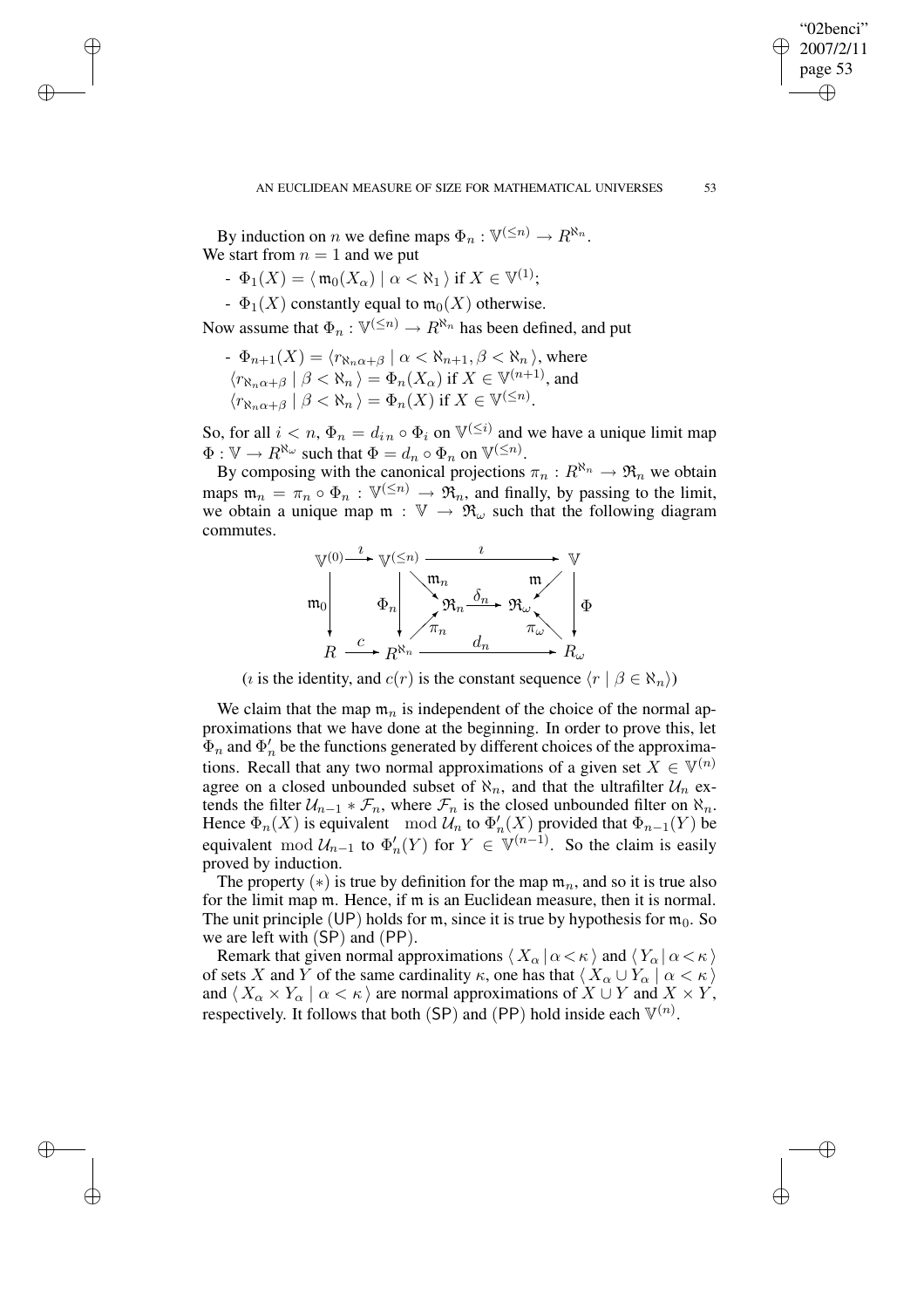On the other hand, if  $|X| > |Y|$ , then Y is eventually included in  $(X \cup Y)_{\alpha}$ , by regularity. So (SP) holds in  $\mathbb{V}^{(n)}$  provided that it holds in  $\mathbb{V}^{(, and induction applies. Similarly, there is a closed unbounded set of$  $\alpha$ s such that  $X_{\alpha} \times Y = (X \times Y)_{\alpha}$ , and induction applies again.

Finally, given  $m$  on  $\mathbb{V}^{(< n)}$ , the normal approximation principle (NAP) forces the condition (\*) on  $\mathbb{V}^{(n)}$ . Hence, once  $\mathfrak{m}_0$  and the ultrafilters  $\mathcal{U}_n$  are given, the normal measure m is uniquely determined.

 $\Box$ 

"02benci" 2007/2/11 page 54

✐

✐

It is easily seen that every nonprincipal ultrafilter  $U_0$  on  $\aleph_0$  can be taken as the starting point of a projectively normal sequence of ultrafilters  $\langle \mathcal{U}_n \rangle_{n \leq \omega}$ . So, in order to obtain normal Euclidean measures under the set theoretic hypothesis (slc), we only have to combine Theorems 2.1 and 2.2.

*Theorem* 2.3: *Assume* (slc) *and*  $V = V(X)$ *, with*  $|X| < \aleph_{\omega}$ *. Then there ex*ists an ultrafilter  $\mathcal W$  on  $\aleph_\omega$  and a normal Euclidean measure  $\frak m:\mathbb V\to\mathbb Z_{\mathcal W}^{\aleph_\omega}$ , *whose set of numerosities*  $\mathfrak{N} = \mathfrak{m}[\mathbb{V}]$  *is a set of hypernatural numbers of nonstandard analysis, more precisely a subsemiring of the ultrapower*  $\mathbb{N}_{\mathcal{W}}^{\aleph_{\omega}}$ .

*Proof.* Let  $\mathcal{I}, \mathcal{V}, R, \mathfrak{n} = \mathfrak{n}_{\mathcal{V}}$  be as in Theorem 2.1, and let  $\mathfrak{m}_0$  be the restriction of n to the countable sets in V. Pick a projectively normal sequence of ultrafilters  $\langle U_n \rangle_{n \langle \omega}$ , and let  $\mathcal{U}, \mathfrak{R}_{\omega}$ , m be as given by Theorem 2.2. So m is a normal Euclidean measure

$$
\mathfrak{m}:\mathbb{V}\rightarrow \mathfrak{R}_{\omega}\subseteq (\mathbb{Z}_{\mathcal{V}}^{\mathcal{I}})^{\aleph_{\omega}}_{\mathcal{U}}\cong \mathbb{Z}_{\mathcal{V}\otimes \mathcal{U}}^{\mathcal{I}\times\aleph_{\omega}}.
$$

From (slc) and  $|X| < \aleph_{\omega}$  we have  $|\mathcal{I}| = \aleph_{\omega}$ , hence also  $|\mathcal{I} \times \aleph_{\omega}| = \aleph_{\omega}$ . Pick an enumeration  $\sigma : \aleph_{\omega} \to \mathcal{I} \times \aleph_{\omega}$ , and let

$$
\mathcal{W} = \sigma^*(\mathcal{V} \otimes \mathcal{U}) = \{ W \subseteq \aleph_{\omega} \mid \sigma[W] \in \mathcal{V} \otimes \mathcal{U} \}
$$

be the corresponding ultrafilter on  $\aleph_{\omega}$ , which is isomorphic to  $\mathcal{V} \otimes \mathcal{U}$ .

Denote by  $\sigma_* : \mathbb{Z}^{\mathcal{I} \times \aleph_{\omega}}_{\mathcal{V} \otimes \mathcal{U}} \to \mathbb{Z}^{\aleph_{\omega}}_{\mathcal{W}}$  the isomorphism induced by  $\sigma$ . Then  $m' = \sigma_* \circ m$  satisfies the conditions of the theorem.

 $\Box$ 

✐

✐

Let us conclude this section with an important remark. The set of numerosities given by Theorem 2.3 is very large, its cardinality being  $2^{\aleph_{\omega}}$ , even if only countable sets are considered. Responsible for this drawback is the argument used in proving Theorem 2.1, since the construction used



✐

✐

✐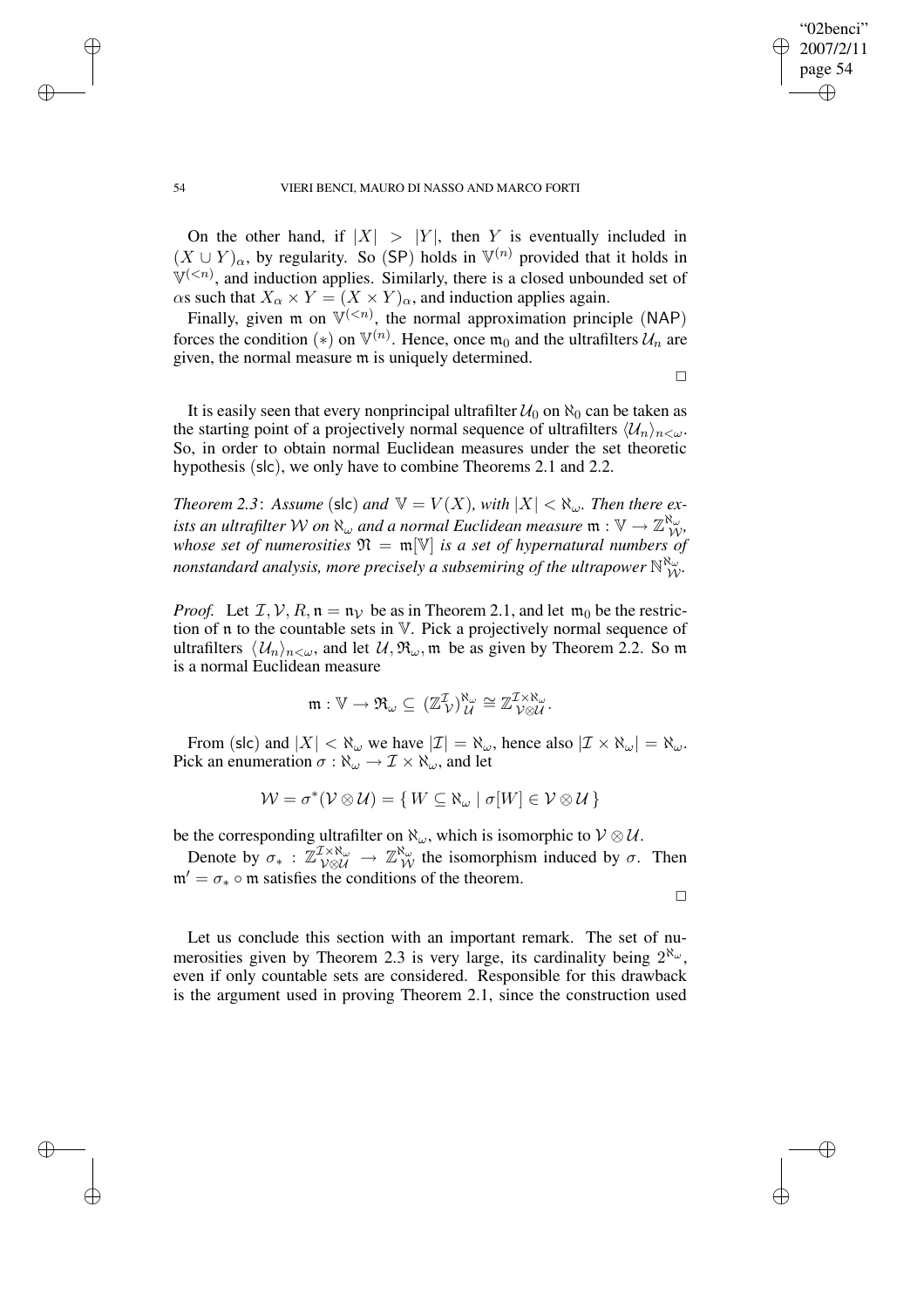in Theorem 2.2 would increase only *step by step*, and *gently*, the set of numerosities, had the ring  $R$  been kept small at the beginning. So one would like to start with a *much smaller set of numerosities for countable sets*. This goal could be easily reached if one could find an efficient substitute for the notion of normal approximation, which we have seen above to be unsuitable for countable sets. It turns out that a good candidate is already on the table, namely the notion of *coherent finite approximation* introduced in [5].

Let  $\mathbb{V}^{(0)} = [\mathbb{V}]^{\aleph_0}$  be the class of all countable subsets of the mathematical universe V, and let  $\mathbb{S} = ([\mathbb{V}]^{<\aleph_0})^{\mathbb{N}}$  be the class of all sequences of finite subsets of V. A map  $\varphi : V^{(0)} \to \mathbb{S}$  is a *coherent finite approximation* (for  $V^{(0)}$ ) if there exists a nonprincipal filter F on N such that the following conditions are fulfilled for all  $X, Y \in \mathbb{V}^{(0)}$ :

(1) *if*  $n < m$ , *then*  $\varphi(X)_n \subseteq \varphi(X)_m \subseteq X$ ;

✐

✐

✐

✐

- (2) *for all*  $x \in X$  *there exists*  $n \in \mathbb{N}$  *such that*  $x \in \varphi(X)_n$ ;
- (3) *if*  $X \subseteq Y$ *, then*  $\{n \in \mathbb{N} \mid \varphi(X)_n = \varphi(Y)_n \cap X\} \in \mathcal{F}$ ;
- (4)  $\{n \in \mathbb{N} \mid \varphi(X \times Y)_n = \varphi(X)_n \times \varphi(Y)_n\} \in \mathcal{F}.$

The *counting function*  $\Phi : \mathbb{V}^{(0)} \to \mathbb{N}^{\mathbb{N}}$  associated to the finite approximation  $\varphi$  can be naturally defined by

$$
\Phi(X) = \langle |\varphi(X)_n| \rangle_{n \in \mathbb{N}}.
$$

When no ambiguity can arise, we write shortly  $X_n$  instead of  $\varphi(X)_n$ .

Once we have at our disposal a coherent finite approximation, we can dramatically reduce the possible numerosities of countable sets, by keeping them inside an ultrapower  $\mathfrak{N}_0 = \mathbb{N}^{\mathbb{N}}_k$  $\overset{\tiny \text{M}}{\mathcal{U}_0}\cdot$ 

*Theorem* 2.4: Let  $\varphi$  be a coherent finite approximation for  $\mathbb{V}^{(0)} = [\mathbb{V}]^{\aleph_0}$ ,  $\mathbb{R}^N$  and let  $\Phi : \mathbb{V}^{(0)} \to \mathbb{N}^{\mathbb{N}}$  be the associated counting function. Let  $\mathcal{U}_0$  be an ul*trafilter on*  $\mathbb N$  *extending the filter*  $\mathcal F$  *associated to*  $\varphi$ *, and let*  $\pi_0: \mathbb Z^{\mathbb N} \to \mathbb Z^{\mathbb N}_l$  $\mathcal{U}_0$ *be the canonical projection. Then the composition*

$$
\pi_0 \circ \Phi = \mathfrak{m}_0 : \mathbb{V}^{(0)} \to \mathbb{N}_{\mathcal{U}_0}^{\mathbb{N}}
$$

is an Euclidean measure whose set of numerosities  $\mathfrak{N}_0$  has cardinality  $2^{\aleph_0}$ . *Moreover*  $m_0$  *satisfies the following finite approximation principle* 

 $(\mathsf{FAP}) \mathsf{m}_0(X) \leq \mathsf{m}_0(Y) \Longleftrightarrow \{n \in \mathbb{N} \mid \mathfrak{m}(X_n) \leq \mathfrak{m}(Y_n)\} \in \mathcal{U}_0.$ 

"02benci" 2007/2/11 page 55

✐

✐

✐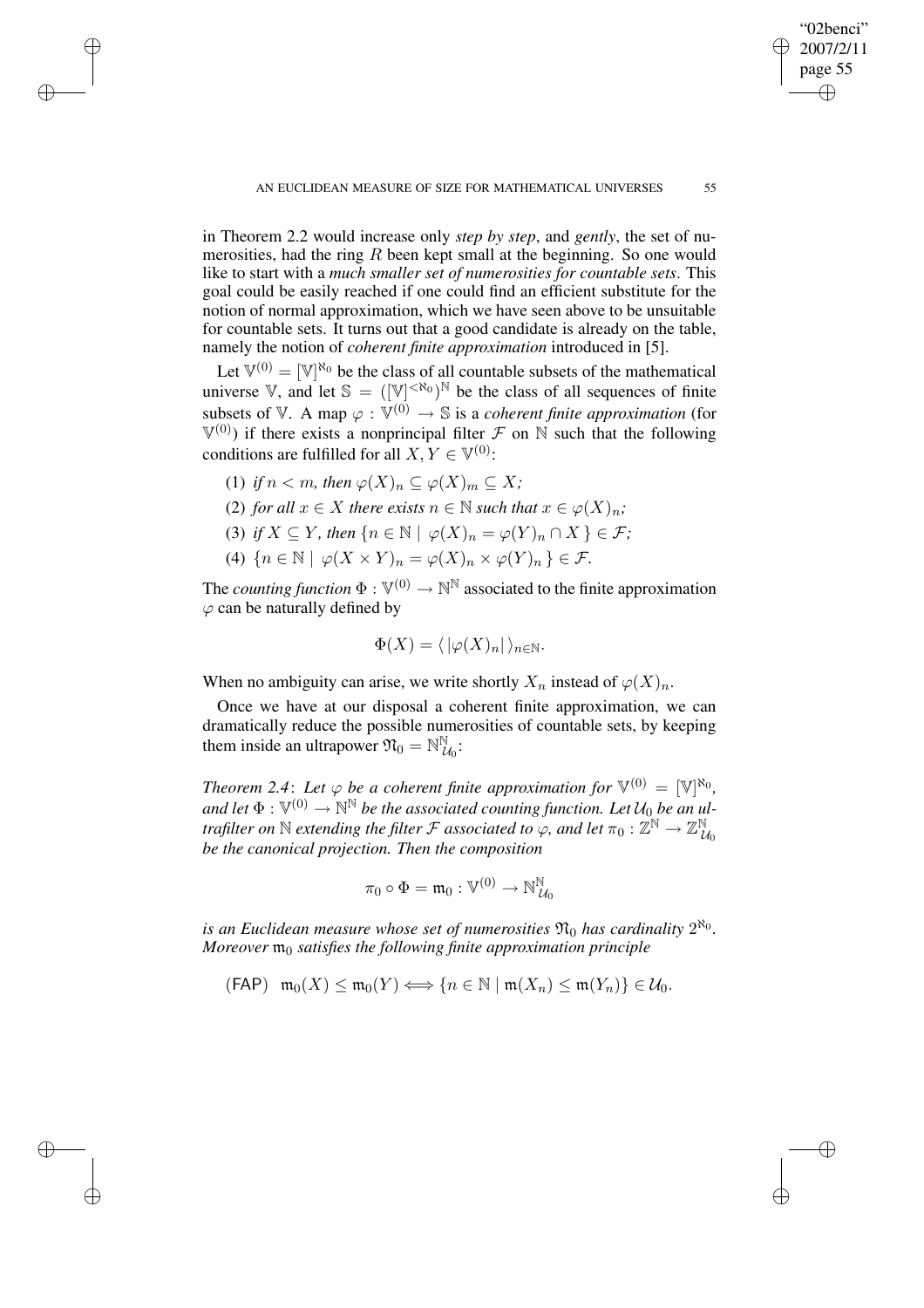✐

## 56 VIERI BENCI, MAURO DI NASSO AND MARCO FORTI

*Proof.* The finite approximation principle (FAP) is true by definition, and so (PP) follows directly from 4. Although finite sets have not been included in  $\mathbb{V}^{(0)}$ , (UP) can be deduced from 2 and 3, because any  $x \in \mathbb{V}$  belongs to  $(X \cup \{x\})_n$  for all sufficiently large n, and  $\{n \mid (X \cup \{x\})_n \cap X = X_n\}$  $\in \mathcal{F}$ . Similarly (SP) follows from 3, since disjoint sets have disjoint approximations, by 1, and

$$
\{n \in \mathbb{N} \mid \varphi(X \cup Y)_n = \varphi(X)_n \cup \varphi(Y)_n\} \supseteq
$$
  

$$
\{n \in \mathbb{N} \mid \varphi(X \cup Y)_n \cap X = \varphi(X)_n\} \cap
$$
  

$$
\{n \in \mathbb{N} \mid \varphi(X \cup Y)_n \cap Y = \varphi(Y)_n\} \in \mathcal{F}
$$

Finally, the inequality  $|\mathfrak{N}_0| \leq 2^{\aleph_0}$  is obvious, and the opposite inequality follows from the remark that every countable set has a ⊂-chain of subsets which is order isomorphic to R.

 $\Box$ 

# By combining Theorems 2.2 and 2.4 we finally obtain

*Corollary: Assume* (slc) *and*  $V = V(X)$ *, with*  $|X| < \aleph_\omega$ *. If there exists*  $a$  *coherent finite approximation for*  $\mathbb{V}^{(0)} = [\mathbb{V}]^{\aleph_0}$ *, then there exist a normal sequence of ultrafilters*  $\langle \mathcal{U}_n \rangle_{n \leq \omega}$  *and a normal Euclidean measure* m *on* V *such that*

$$
\mathfrak{m}[\mathbb{V}^{(\leq n)}] = \mathfrak{N}_n \subseteq \mathbb{N}_{\mathcal{U}_n}^{\mathfrak{N}_n}, \text{ where } \mathbb{V}^{(\leq n)} = \{X \in \mathbb{V} \mid |X| \leq \mathfrak{N}_n\}.
$$

## 3. *Final remarks and open questions*

We conclude this paper with a list of issues concerning possible refinements and strengthenings of the notion of Euclidean measure. We cannot give here a detailed treatment of these topics, which are the subject matter of current research by the authors. However we are willing to briefly expose and submit to the attention of interested researchers a few questions that, in our opinion, deserve further investigation.

## 3.1. *Isometries*

As pointed out in [3], the search for interesting classes of *isometries*, *i.e.* measure-preserving transformations, is severely limited by the fifth common notion, in that *any transformation* T *having an infinite orbit* O *cannot be an*

✐

✐

✐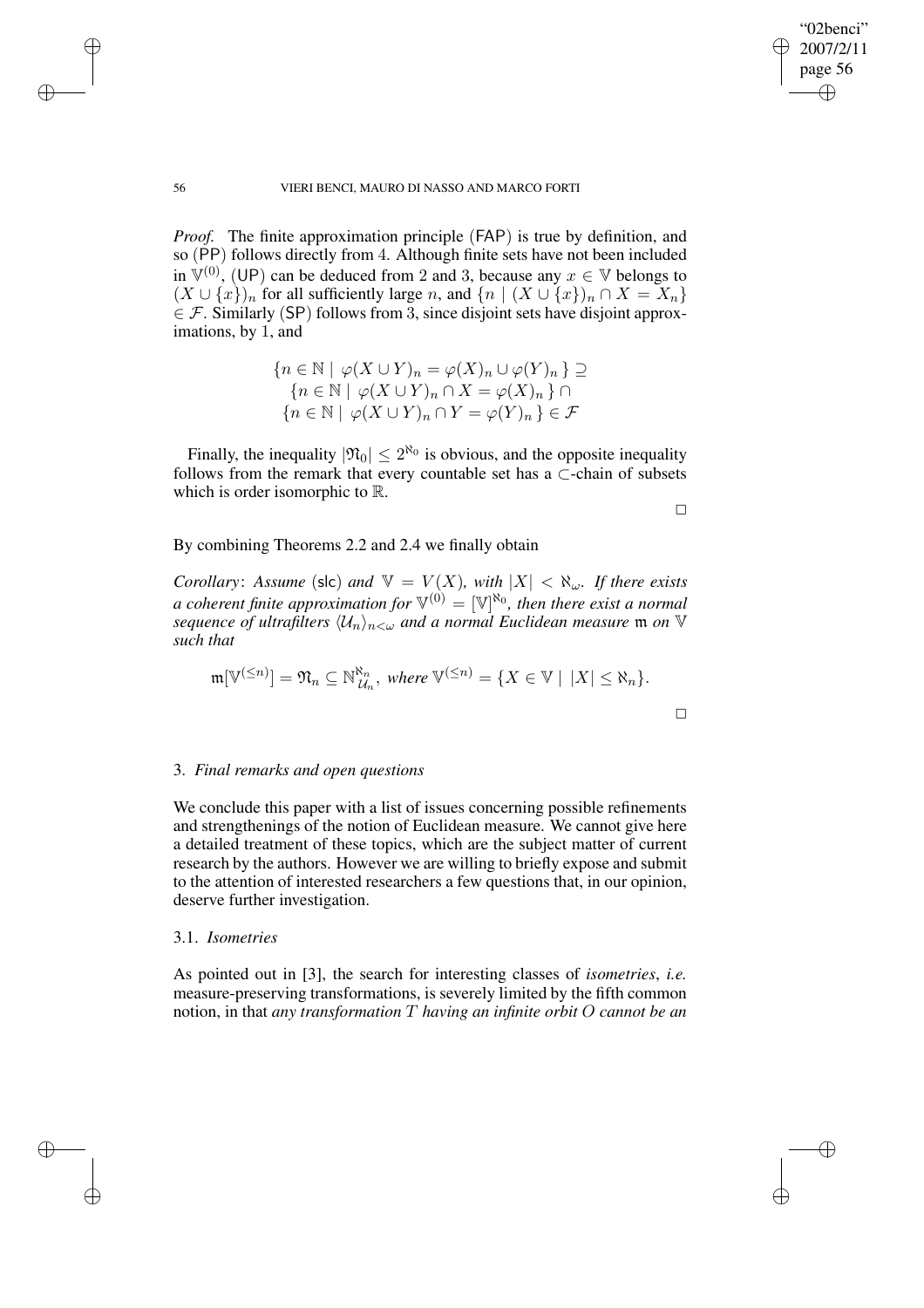*isometry between* O *and*  $T[O]$ , which is a proper subset of O. This limitation might appear particularly severe in the case of mathematical universes, where every set has its *whole powerset* in the universe. However another typical feature of mathematical universes, namely their *cumulative structure with finite ranks*, can be of great use, because *no rank increasing transformation has an orbit inside a mathematical universe*. So we can consider two kinds of isometries: those which have only finite orbits, and those which "raise the rank".

There are several *natural transformations* of the first kind, in particular permutations and regroupings of  $n$ -tuples, and there are no problems in taking them as isometries. In fact the Product Principle (PP) already yields that the "Gödel exchanges"

 $G_1(x,y) = (y, x), G_2(x,(y, z)) = ((x, y), z), G_3(x,(y, z)) = ((x, z), y),$ 

as well as many similar tranformations, are isometries.

✐

✐

✐

✐

More interesting transformations may be those of the second kind, and with respect to these ones a general remark is in order. The notion of *normal approximation*, which is crucial for defining normal Euclidean measures, refers only to cardinality. It follows that bijective transformations *preserve normal approximations*:

• *if*  $T : \mathbb{V} \to \mathbb{V}$  *is a bijection and*  $\langle X_\alpha | \alpha \langle \kappa \rangle$  *is a normal approximation of*  $X \in V$ *, then*  $\langle T[X_{\alpha}] | \alpha \langle \kappa \rangle$  *is a normal approximation*  $of T[X]$ .

Since finite numerosities are obviously preserved, one has the following simple, but useful characterization of isometries, whose proof is immediate:

*Theorem 3.1*: *Let* V *be a mathematical universe, and let* m *be a normal Euclidean measure on*  $V$ *. A bijective map*  $T : V \rightarrow V$  *is an isometry for* m  $if$  and only  $if$   $\mathfrak{m}(X) = \mathfrak{m}(T[X])$  *for all*  $X \in \mathbb{V}^{(0)} = [\mathbb{V}]^{\aleph_0}$ , the family of all *countable subsets of* V*.*

*In particular, if there exists a coherent finite approximation (with filter* F*) such that*

$$
\{n \in \mathbb{N} \mid T[X_n] = (T[X])_n\} \in \mathcal{F} \text{ for all } X \in \mathbb{V}^{(0)},
$$

*then* T *is an isometry for any normal Euclidean measure satisfying the corresponding finite approximation principle.*

 $\Box$ 

✐

✐

"02benci" 2007/2/11 page 57

✐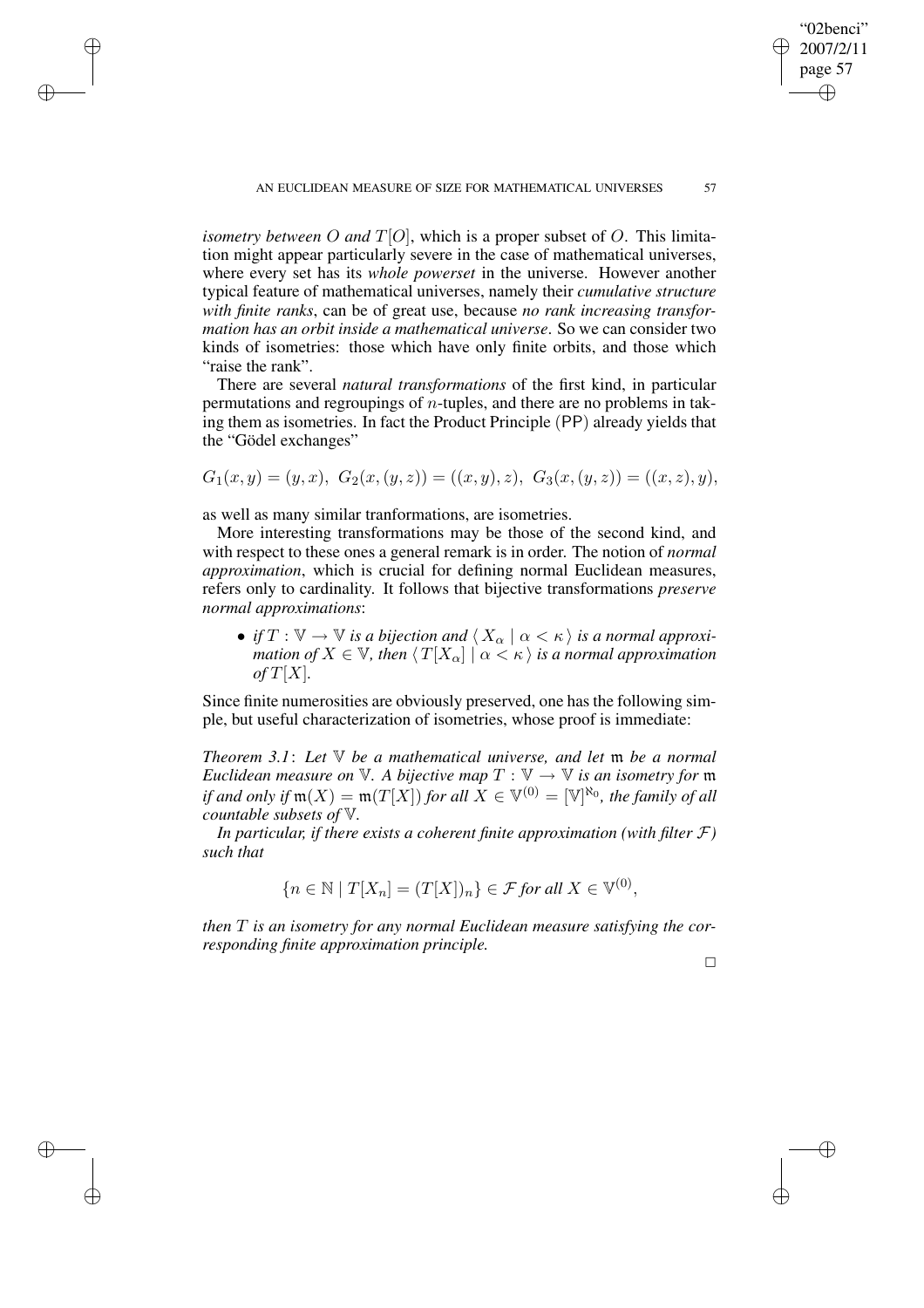"02benci" 2007/2/11 page 58

✐

✐

✐

✐

So if one is interested in having some fixed transformations as isometries, one has to take care only of countable sets. When the sets to be measured have some algebraic or geometric structure, there are usually many interesting classes of such transformations (see [3, 5] for the case of sets of ordinals). Here we are considering mathematical universes without any particular structure, so we consider here only one classical example, namely the *singleton map*  $T(x) = \{x\}.$ 

It is interesting to recall an important result in the ancient set theory *New Foundations* of Quine, where cardinality is the measure of size, and hence all bijections are isometries. Namely that *there are necessarily many sets that differ in size from the set of their singletons*. <sup>12</sup> On the contrary, one can easily provide mathematical universes with normal Euclidean measures m such that

$$
\mathfrak{m}(X) = \mathfrak{m}(\{\{x\} \mid x \in X\}).
$$

Simply put into the index set  $\mathcal I$  used in the proof of Theorem 2.1 only those sets that are *closed under taking singletons*. Notice that once again these sets are infinite, but have finite intersections with every set of a mathematical universe.

## 3.2. *Cantor Principle*

Although we cannot take *all bijections as isometries*, as it is done in the Cantorian theory of cardinalities, nevertheless we would like to maintain our approach consistent with the central notion of cardinality. To this end, the natural idea should be that an Euclidean measure "refines" the scale of magnitudes as given by cardinalities. This is the content of the following principle, which has been introduced in [3] under the name of "Half Cantor's Principle", and assumed there as an *essential property of numerosities*:

(HCP) 
$$
\mathfrak{m}(X) = \mathfrak{m}(Y) \implies |X| = |Y|
$$
. (Cantor Principle)

When the Cantor Principle (HCP) holds, the Euclidean measure of size is completely determined by its restrictions to sets of the same cardinality. In constructing *normal* Euclidean measures, we have in fact considered at once all sets of cardinality  $\kappa^+$ , say, and we have defined their measure by normal approximation, taking the measure of all sets of cardinality  $\kappa$  as given. So the procedure used in proving Theorem 2.2 would yield a normal Euclidean

 $12$  In fact the singleton map is unstratifiable, and so it is not in the universe of New Foundations (see *e.g.* [8]).

✐

✐

✐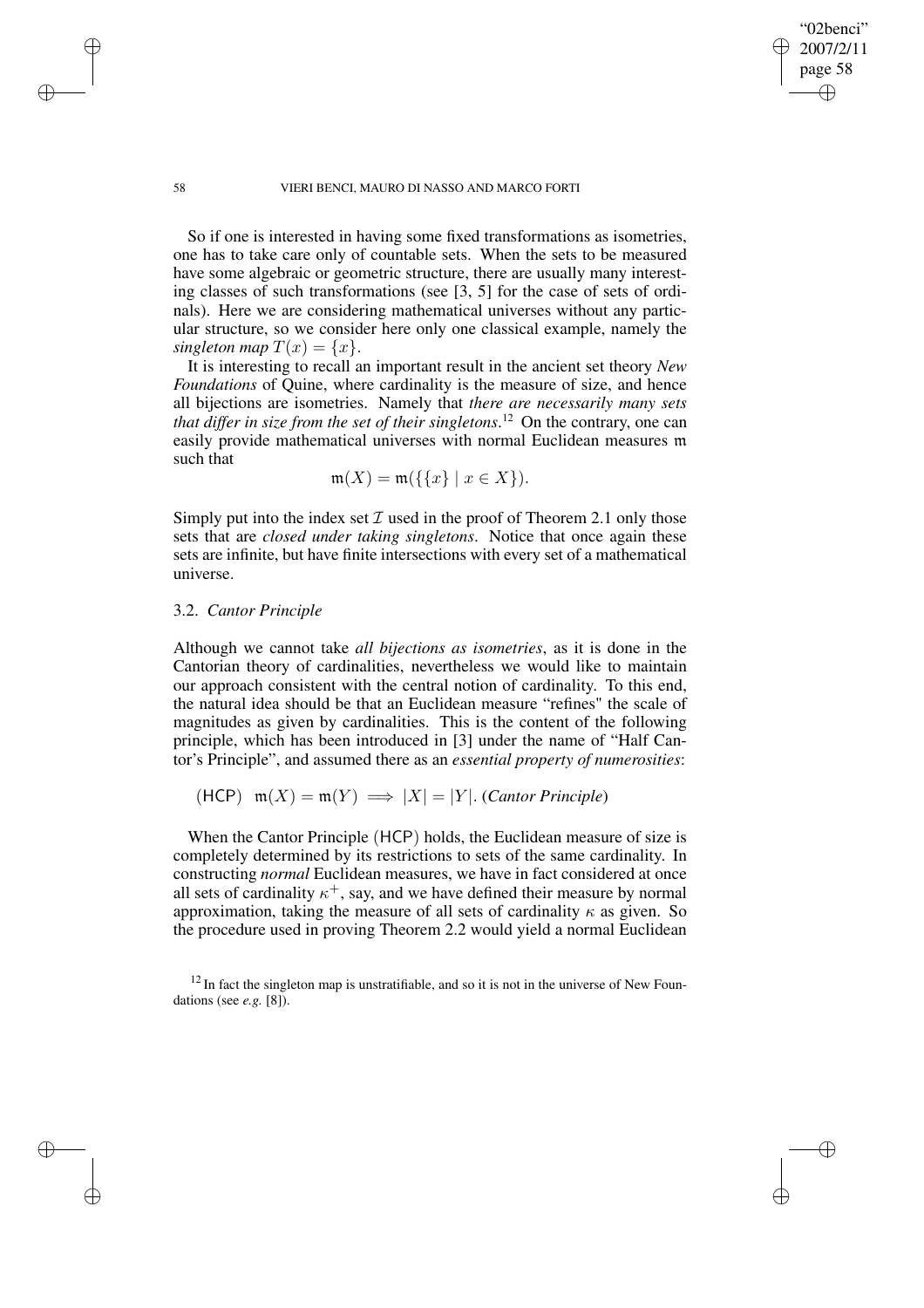"02benci" 2007/2/11 page 59

✐

✐

✐

✐

measure satisfying (HCP), provided that the ultrafilters  $\mathcal{U}_n$  satisfy the supplementary condition

$$
\forall r \in R_n \{ \gamma \in \aleph_{n+1} \mid \gamma = \aleph_n \alpha + \beta \text{ and } (\Phi_n(X_\alpha))_\beta > r_\beta \} \in \mathcal{U}_{n+1}
$$

for any normal sequence  $\langle X_{\alpha}\rangle_{\alpha<\aleph_{n+1}}$  of sets in  $\mathbb{V}^{(n)}$ .

✐

✐

✐

✐

The existence of such sequences of ultrafilters seems problematic, and it is the subject matter of current research.

On the other hand, if we give up with normality, then we can directly refine the requirements on the ultrafilter  $V$  over  $\mathcal I$  used in the proof of Theorem 2.1, so as to make the resulting Euclidean measure n satisfy (HCP).

*Theorem 3.2*: *Every mathematical universe admits Euclidean measures satisfying the Cantor Principle* (HCP)*.*

*Proof.* With the same notation of Theorem 2.1, all what is needed is to prove that, for  $X, Y \in V$ 

$$
\aleph_0 \le |X| < |Y| \Longrightarrow C_{X,Y} = \{ i \in \mathcal{I} \mid \Phi_X(i) < \Phi_Y(i) \} \in \mathcal{V}
$$

Such an ultrafilter  $V$  exists if and only if the family

$$
\mathcal{C} = \{ \check{a} \mid a \text{ finite} \} \cup \{ C_{X,Y} \mid \aleph_0 \le |X| < |Y| \}
$$

has the *finite intersection property*.

To prove this, let a finite set a, and finitely many infinite sets  $X_1, \ldots, X_n \in \mathbb{V}$ be fixed. It suffices to find a set  $I \in \mathcal{I}$  such that

$$
a \subseteq I
$$
, and  $|X_i| < |X_j| \Longrightarrow |X_i \cap I| < |X_j \cap I|$ .

Let  $\aleph_0 \leq \kappa_1 < \kappa_2 < \ldots < \kappa_l$  be the distinct cardinals of the sets  $X_i$ , let

$$
Y_j = a \cup \bigcup \{X_i \mid |X_i| \leq \kappa_j\},\
$$

and let  $Z_j$  be the closure of  $Y_j$  under pairings and projections of pairs, so that  $|Z_i| = \kappa_i$ .

Let  $I_1$  be the closure of a under pairings and projections of pairs (so  $I_1 \in \mathcal{I}$ ), and let  $m_1 = \max \left\{ |X_i \cap I_1| \mid |X_i| \leq \kappa_1 \right\}$ . Now pick  $m_1 + 1$  elements of  $X_i \setminus Z_1$  for each  $X_i$  of cardinality  $\kappa_2$  (which exist because  $|Z_1| = \kappa_1 < \kappa_2$ ), and let  $I_2$  be the closure of the set containing these elements together with those of  $I_1$ . Then  $I_2 \in \mathcal{I}$ , and  $|X_i \cap I_2| \geq m_1+1$  for all sets  $X_i$  of cardinality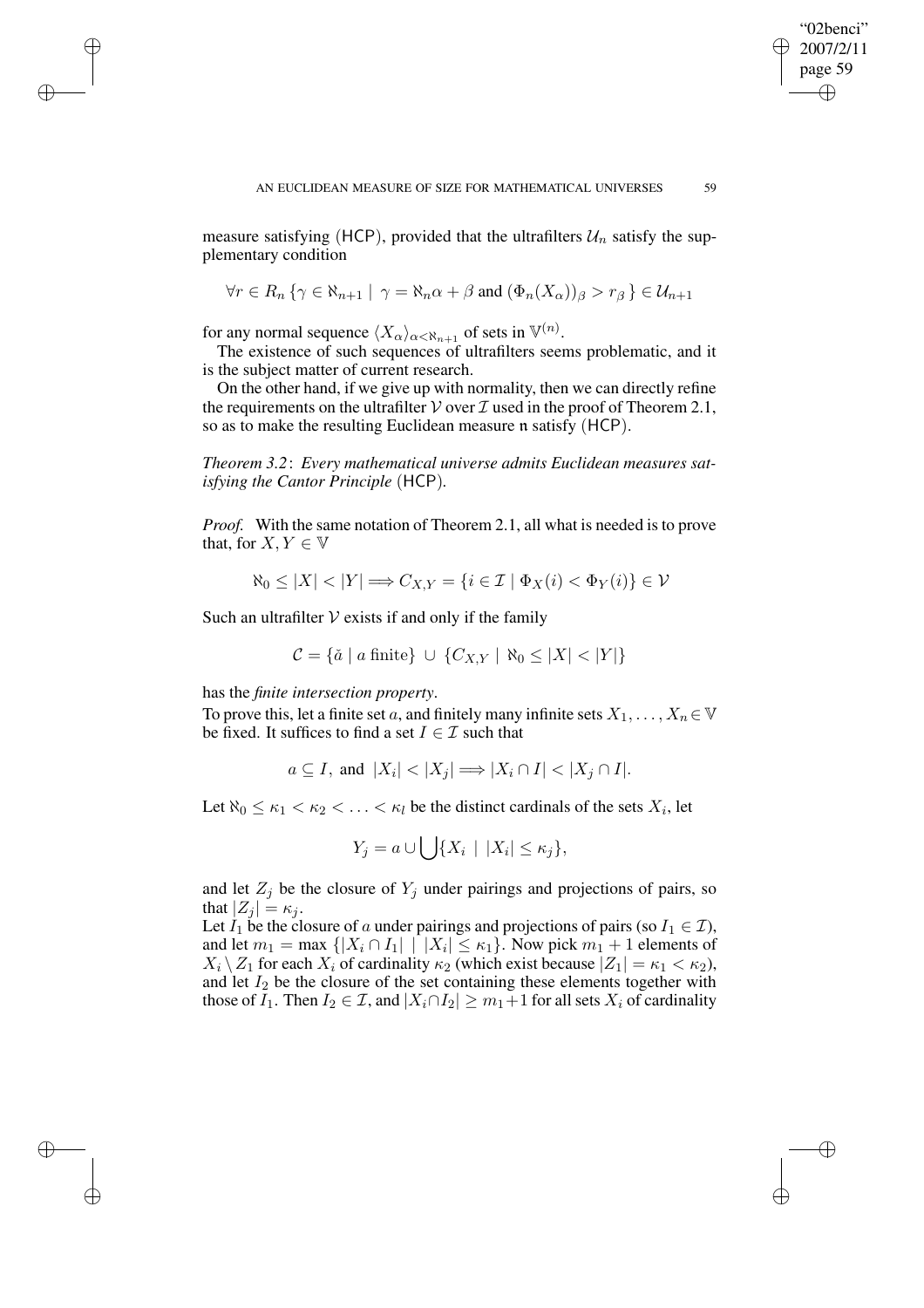$\kappa_2$ , whereas  $|X_i \cap I_2| = |X_i \cap I_1| \leq m_1$  for all sets  $X_i$  of cardinality less than  $\kappa_2$ .

Now let  $m_2 = \max \{ |X_i \cap I_2| \mid |X_i| \leq \kappa_2 \}$ , pick  $m_2 + 1$  elements of  $X_i \setminus Z_1$  for each  $X_i$  of cardinality  $\kappa_3$ , and let  $I_3$  be the closure of the set containing these elements and  $I_2$ . Then  $I_3 \in \mathcal{I}$ , and  $|X_i \cap I_3| \ge m_2 + 1$  for all sets  $X_i$  of cardinality  $\kappa_3$ , whereas  $|X_i \cap I_3| = |X_i \cap I| \leq m_2$  for all sets  $X_i$  of cardinality less than  $\kappa_3$ .

Proceeding in this way we come to a set  $I = I_l \in \mathcal{I}$  such that  $|X_i \cap I|$  $|X_j \cap I|$  whenever  $|X_i| > |X_j|$ . Since  $a \subseteq I$ , this set I witnesses that the intersection of  $\check{a}$  with all the relevant  $C_{X_i,X_j}$  is nonempty.

 $\Box$ 

# 3.3. *Difference*

Another very appealing property for an Euclidean measure would be the natural completion of Aristotle's Principle, namely

(Diff) (*Difference Principle*)

$$
\mathfrak{m}(X) > \mathfrak{m}(Y) \Longleftrightarrow \exists Z \mathfrak{m}(X) = \mathfrak{m}(Y) + \mathfrak{m}(Z)
$$

or (almost) equivalently

$$
\mathfrak{m}(X) > \mathfrak{m}(Y) \Longleftrightarrow \exists Y' \subset X \ \mathfrak{m}(Y') = \mathfrak{m}(Y)
$$

This property is assumed in [1], where only *countable labelled* sets are considered, and it is proved consistent there, relatively to the existence of *selective ultrafilters* over N. In a paper in preparation [5], the authors are currently looking for a kind of Euclidean measure satisfying the Difference Principle (Diff) for "countable ordinal figures", *i.e.* countable subsets of the Euclidean *n*-dimensional  $\kappa$ -spaces  $\mathbb{E}_n(\kappa) = \kappa^n$ .

Assuming the existence of a coherent finite approximation, the existence of Euclidean measures satisfying (Diff) for all countable sets of a mathematical universe can be easily proved equiconsistent with the existence of a selective ultrafilter over N. The general question as to whether there are reasonable set-theoretical hypotheses yielding Euclidean measures (even not normal) that satisfy (Diff) on a whole mathematical universe seems likely to receive a negative answer, but it is by now still open.

✐

✐

✐

✐

# "02benci" 2007/2/11 page 60 ✐ ✐

✐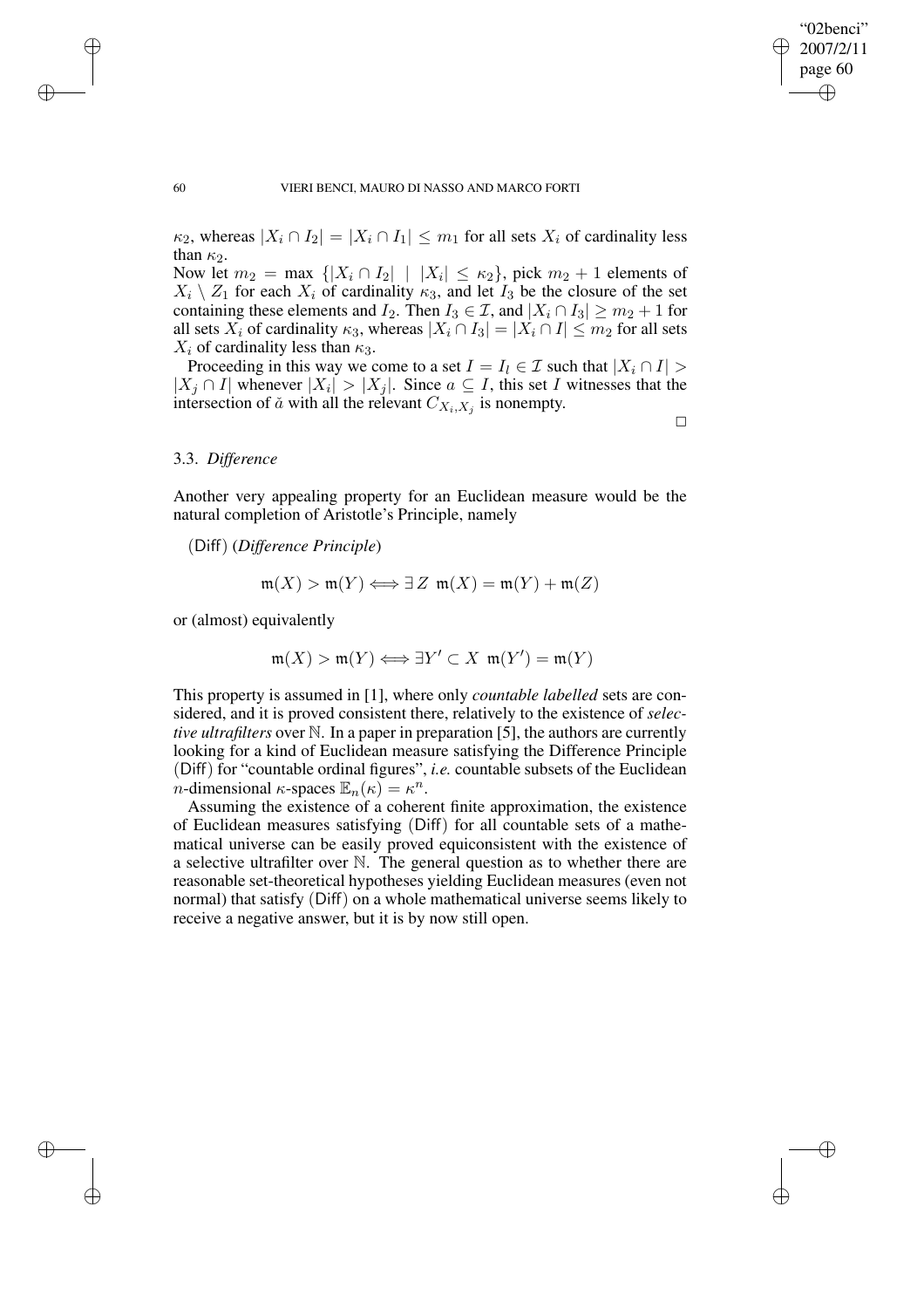# 3.4. *Power*

✐

✐

✐

✐

The fact that all the Euclidean measures constructed in this paper take their values inside a semiring of nonstandard integers has the interesting consequence that, besides addition and multiplication, also *exponentiation* might be performed on numerosities. In [3], where *finite approximations* are used in determining the measure of size, one obtains the interesting result that

$$
2^{\mathfrak{m}(X)} = \mathfrak{m}([X]^{<\aleph_0}),
$$

*i.e.* exponentiation in base 2 corresponds to *the set of all finite subsets*. We conjecture that the procedure used in the proof of Theorem 2.1, with an appropriate choice of the set  $\mathcal I$  and of the ultrafilter  $\mathcal U$ , could yield the same result.

Here we have used also *normal approximations*, and the question naturally arises as to whether one can take advantage of these more powerful approximations so as to obtain that some power measures the size of the *whole powerset*, or possibly of the set of all subsets of smaller cardinality, *e.g.*:

$$
\mathfrak{m}(X)^{\mathfrak{m}(X)} = \mathfrak{m}([X]^{<|X|}).
$$

This seems to be a very difficult question, and we conjecture that a quite different approach is needed in order to make some significative improvement on this issue.

> Benci: Dipart. di Matem. Applicata "U. Dini" Università di Pisa, Italy. E-mail: benci@dma.unipi.it Di Nasso: Dipart. di Matem. "L. Tonelli" Università di Pisa, Italy. E-mail: dinasso@dm.unipi.it Forti: Dipart. di Matem. Applicata "U. Dini" Università di Pisa, Italy. E-mail: forti@dma.unipi.it

"02benci" 2007/2/11 page 61

✐

✐

✐